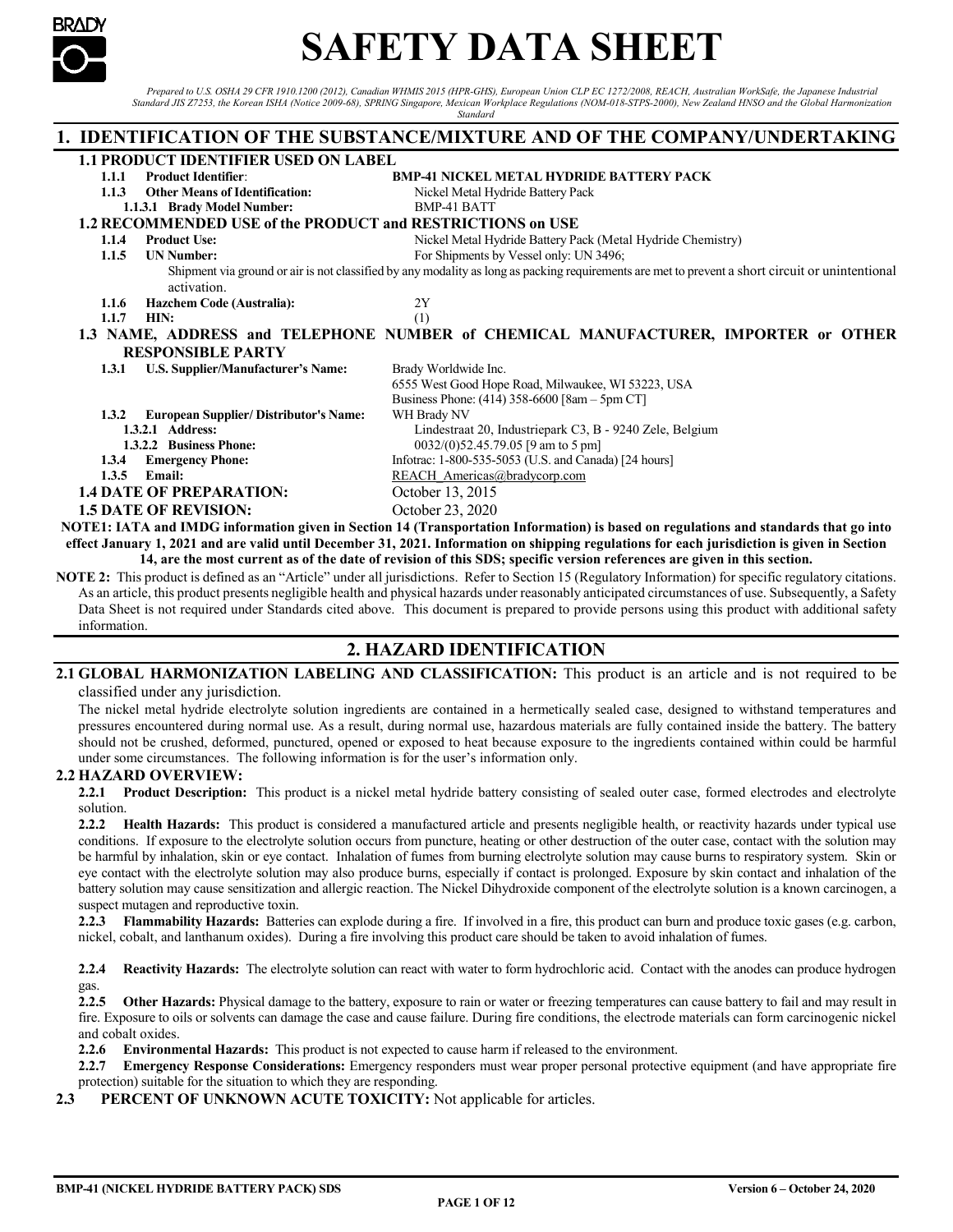| 3. COMPOSITION and INFORMATION ON INGREDIENTS                          |            |                          |                    |                           |                |                                                                                                                                                         |             |                                                                                                                                                                                                                                                                                                                                                                                                                                                                                                                                                                                                                                                                                                                                                                                                                                                                                                                                                                                                                                                                         |
|------------------------------------------------------------------------|------------|--------------------------|--------------------|---------------------------|----------------|---------------------------------------------------------------------------------------------------------------------------------------------------------|-------------|-------------------------------------------------------------------------------------------------------------------------------------------------------------------------------------------------------------------------------------------------------------------------------------------------------------------------------------------------------------------------------------------------------------------------------------------------------------------------------------------------------------------------------------------------------------------------------------------------------------------------------------------------------------------------------------------------------------------------------------------------------------------------------------------------------------------------------------------------------------------------------------------------------------------------------------------------------------------------------------------------------------------------------------------------------------------------|
| <b>Chemical Name</b>                                                   | CAS#       | EU<br><b>EINECS</b><br># | Japanese<br>ENC#   | Australian<br><b>AICS</b> | Korean<br>ECL# | <b>New Zealand</b><br><b>HNSO</b>                                                                                                                       | $%$ w/w     | <b>LABEL ELEMENTS</b><br>GHS under U.S. OSHA, Canadian WHMIS HPR-GHS<br>& EU Classification (1272/2008), Japanese, Taiwan,<br><b>Chinese and Korean Regulations</b><br><b>Korean ISHA Classification</b><br><b>Hazard Statement Codes</b>                                                                                                                                                                                                                                                                                                                                                                                                                                                                                                                                                                                                                                                                                                                                                                                                                               |
| The following materials are part of the case of the battery:           |            |                          |                    |                           |                |                                                                                                                                                         |             |                                                                                                                                                                                                                                                                                                                                                                                                                                                                                                                                                                                                                                                                                                                                                                                                                                                                                                                                                                                                                                                                         |
| Aluminum (non-<br>pyrophoric solid)                                    | 7429-90-5  | 231-072-3                | Mineral-<br>exempt | Listed                    | KE-00881       | HSR001263<br>(coated, PGII)<br>HSR001471<br>(coated, PGIII)<br>HSR001472<br>(uncoated, PGII)<br>HSR001473<br>(coated, PGIII)                            | Proprietary | Classification under All Jurisdictions: Not Applicable for<br>solid metal.                                                                                                                                                                                                                                                                                                                                                                                                                                                                                                                                                                                                                                                                                                                                                                                                                                                                                                                                                                                              |
| Copper                                                                 | 7440-50-8  | 231-159-6                | Mineral-<br>exempt | Listed                    | KE-08896       | HSR002948                                                                                                                                               | Proprietary | Classification under All Jurisdictions: Not Applicable for<br>solid metal.                                                                                                                                                                                                                                                                                                                                                                                                                                                                                                                                                                                                                                                                                                                                                                                                                                                                                                                                                                                              |
| Plastic                                                                | Mixture    | Mixture                  | Mixture            | Mixture                   | Mixture        | Mixture                                                                                                                                                 | Proprietary | Classification under All Jurisdictions: Not Applicable.                                                                                                                                                                                                                                                                                                                                                                                                                                                                                                                                                                                                                                                                                                                                                                                                                                                                                                                                                                                                                 |
| Polyvinylidene                                                         | 24937-79-9 | Exempt as                | 6-933              | Listed                    | KE-10546       | May be used as a                                                                                                                                        | Proprietary | Classification under All Jurisdictions: Not Applicable.                                                                                                                                                                                                                                                                                                                                                                                                                                                                                                                                                                                                                                                                                                                                                                                                                                                                                                                                                                                                                 |
| Fluoride (PVDF)<br>Steel                                               | 7439-89-6  | a Polymer<br>231-096-4   | Mineral-<br>exempt | Listed                    | KE-21059       | single component<br>chemical under an<br>appropriate group<br>standard                                                                                  | Proprietary | Classification under All Jurisdictions: Not Applicable for<br>solid metal.                                                                                                                                                                                                                                                                                                                                                                                                                                                                                                                                                                                                                                                                                                                                                                                                                                                                                                                                                                                              |
| Nickel, inert polymers and other trace compounds:                      |            |                          |                    |                           |                |                                                                                                                                                         | Balance     | Classification under All Jurisdictions: Not Applicable.                                                                                                                                                                                                                                                                                                                                                                                                                                                                                                                                                                                                                                                                                                                                                                                                                                                                                                                                                                                                                 |
| The following materials are in the electrolyte mixture in the battery: |            |                          |                    |                           |                |                                                                                                                                                         |             |                                                                                                                                                                                                                                                                                                                                                                                                                                                                                                                                                                                                                                                                                                                                                                                                                                                                                                                                                                                                                                                                         |
| Cerium                                                                 | 7440-45-1  | 231-154-9                | Mineral-<br>exempt | Listed                    | KE-05379       | HSR006252                                                                                                                                               | Proprietary | NOTIFIED ECHA CLASSIFICATION<br>Classification under All Jurisdictions, except Korea:<br>Classification: Flammable Solid Cat. 2<br>Hazard Statement Codes: H228<br>ADDITIONAL SELF-CLASSIFICATION<br>Classification under All Jurisdictions, except Korea:<br>Classification: Acute Oral Toxicity Cat. 4, Acute Skin<br>Toxicity Cat. 4, Acute Inhalation Toxicity Cat. 4, Skin<br>Irritation Cat. 2, Eye Irritation Cat. 2A, Specific Target<br>Organ Toxicity (Inhalation-Respiratory Irritation)<br>Single Exposure Cat. 3, Aquatic Chronic Cat. 3<br>Hazard Statement Codes: H302 + H312 + H332, H315,<br>H319, H335, H413<br>Classification under Korean ISHA:<br>Classification: Flammable Solid Cat. 2, Acute Oral<br>Toxicity Cat. 4, Acute Skin Toxicity Cat. 4, Acute<br>Inhalation Toxicity Cat. 4, Skin Irritation Cat. 2, Eye<br>Irritation Cat. 2, Specific Target Organ Toxicity<br>(Inhalation-Respiratory Irritation) Single Exposure Cat.<br>3, Aquatic Chronic Cat. 3<br>Hazard Statement Codes: H228, H302 + H312 + H332,<br>H315, H319, H335, H413 |
| Cobalt Powder                                                          | 7440-48-4  | 231-158-0                | Mineral-<br>exempt | Listed                    | KE-06060       | HSR002946                                                                                                                                               | Proprietary | HARMONISED EU CLP CLASSIFICATION<br>Classification under All Jurisdictions:<br>Classification: Germ Cell Mutagen Cat. 2, Carcinogenic<br>Cat. 1B, Reproductive Toxicity Cat. 1B, Skin<br>Sensitization Cat. 1, Respiratory Sensitizer Cat. 1,<br>Aquatic Chronic Toxicity Cat. 4<br>Hazard Statement Codes: H341, H350, H360F, H317,<br>H334, H413<br>ADDITIONAL NOTIFIED ECHA CLASSIFICATION<br>Classification under All Jurisdictions:<br>Classification: Acute Inhalation Toxicity Cat. 3, Acute<br>Oral Toxicity Cat. 4, Eye Irritation Cat. 4, Specific<br>Target Organ Toxicity (Inhalation-Lungs) Single<br>Exposure Cat. 1, Aquatic Acute Toxicity Cat. 1, Aquatic<br>Chronic Toxicity Cat. 1<br>Hazard Statement Codes: H331, H372, H400, H410                                                                                                                                                                                                                                                                                                                 |
| Lanthanum                                                              | 7439-91-0  | 231-099-0                | Not Listed         | Listed                    | Not Listed     | May be used as a<br>component in a<br>product covered by<br>a group standard<br>but it is not<br>approved for use as<br>a chemical in its<br>own right. | Proprietary | NOTIFIED ECHA CLASSIFICATION<br>Classification under All Jurisdictions, except Korea:<br>Classification: Flammable Solid Cat. 2<br>Hazard Statement Codes: H228<br>ADDITIONAL SELF-CLASSIFICATION<br>Classification under All Jurisdictions, except Korea:<br>Classification: Skin Irritation Cat. 2, Eye Irritation Cat.<br>2A<br>Hazard Statement Codes: H315, H319<br>Classification Under Korean ISHA:<br>Classification: Flammable Solid Cat. 2, Skin Irritation<br>Cat. 2, Eye Irritation Cat. 2<br>Hazard Statement Codes: H228, H315, H319                                                                                                                                                                                                                                                                                                                                                                                                                                                                                                                      |
| Neodymium                                                              | 7440-00-8  | 231-109-3                | Mineral-<br>exempt | Listed                    | KE-25784       |                                                                                                                                                         | Proprietary | NOTIFIED ECHA CLASSIFICATION<br>Classification under All Jurisdictions, except Korea:<br>Classification: Flammable Solid Cat. 2, Self-Heating<br>Substances, Skin Irritation Cat. 2, Eye Irritation Cat. 2A<br>Hazard Statement Codes: H228, H251, H315, H319,<br>H413<br>Classification under Korean ISHA:<br>Classification: Flammable Solid Cat. 2, Self-Heating<br>Substances, Skin Irritation Cat. 2, Eye Irritation Cat. 2<br>Hazard Statement Codes: H228, H251, H315, H319                                                                                                                                                                                                                                                                                                                                                                                                                                                                                                                                                                                      |

The specific chemical identity and/or exact percentage (concentration) of composition has been withheld as a trade secret is required. See Section 16 for full text of classification.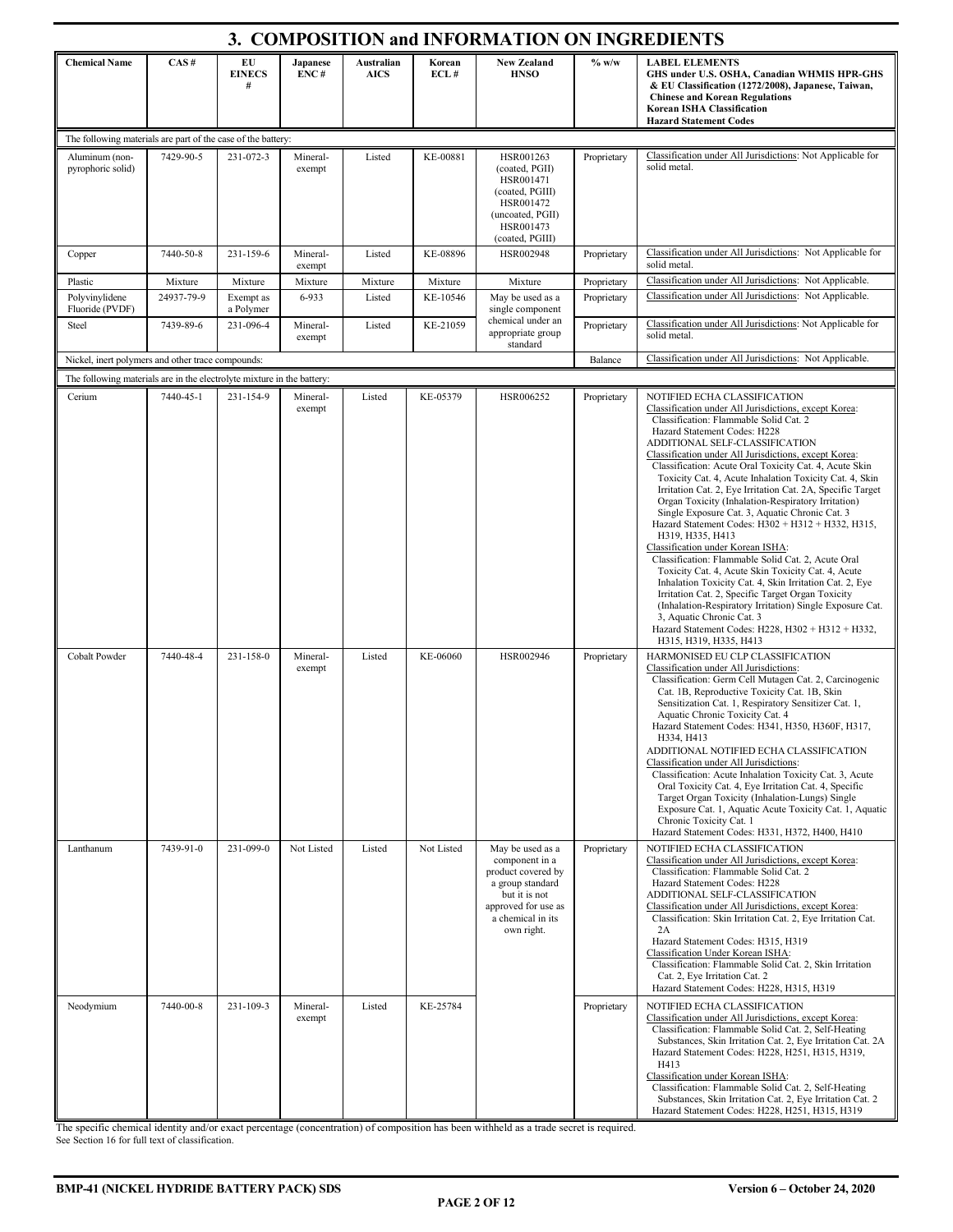| 3. COMPOSITION and INFORMATION ON INGREDIENTS                          |            |                          |                    |                           |                |                                                                                                                                                         |             |                                                                                                                                                                                                                                                                                                                                                                                                                                                                                                                                                                                                                                                                                                                       |  |
|------------------------------------------------------------------------|------------|--------------------------|--------------------|---------------------------|----------------|---------------------------------------------------------------------------------------------------------------------------------------------------------|-------------|-----------------------------------------------------------------------------------------------------------------------------------------------------------------------------------------------------------------------------------------------------------------------------------------------------------------------------------------------------------------------------------------------------------------------------------------------------------------------------------------------------------------------------------------------------------------------------------------------------------------------------------------------------------------------------------------------------------------------|--|
| <b>Chemical Name</b>                                                   | CAS#       | EU<br><b>EINECS</b><br># | Japanese<br>ENC#   | Australian<br><b>AICS</b> | Korean<br>ECL# | <b>New Zealand</b><br><b>HNSO</b>                                                                                                                       | % w/w       | <b>LABEL ELEMENTS</b><br>GHS under U.S. OSHA, Canadian WHMIS HPR-GHS<br>& EU Classification (1272/2008), Japanese, Taiwan,<br><b>Chinese and Korean Regulations</b><br>Korean ISHA Classification<br><b>Hazard Statement Codes</b>                                                                                                                                                                                                                                                                                                                                                                                                                                                                                    |  |
| The following materials are in the electrolyte mixture in the battery: |            |                          |                    |                           |                |                                                                                                                                                         |             |                                                                                                                                                                                                                                                                                                                                                                                                                                                                                                                                                                                                                                                                                                                       |  |
| Praseodymium                                                           | 7440-10-0  | 231-120-3                | Mineral-<br>exempt | Not Listed                | Not Listed     | May be used as a<br>component in a<br>product covered by<br>a group standard<br>but it is not<br>approved for use as<br>a chemical in its<br>own right. | Proprietary | NOTIFIED ECHA CLASSIFICATION<br>Classification under All Jurisdictions, except Korea:<br>Classification: Flammable Solid Cat. 2, Self-Heating<br>Substances, Skin Irritation Cat. 2, Eye Irritation Cat.<br>2A, Aquatic Chronic Toxicity Cat. 4<br>Hazard Statement Codes: H228, H251, H315, H319,<br>H413<br>Classification under Korean ISHA:<br>Classification: Flammable Solid Cat. 2, Self-Heating<br>Substances, Skin Irritation Cat. 2, Eye Irritation Cat. 2,<br>Aquatic Chronic Toxicity Cat. 4<br>Hazard Statement Codes: H228, H251, H315, H319,<br>H413                                                                                                                                                   |  |
| Nickel foam                                                            | 7440-02-0  | 231-111-4                | Mineral-<br>exempt | Listed                    | KE-08896       | HSR002948                                                                                                                                               | Proprietary | NOTIFIED ECHA CLASSIFICATION<br>Classification under All Jurisdictions:<br>Classification: Germ Cell Mutagen Cat. 2, Carcinogenic<br>Cat. 2, Skin Sensitization Cat. 1, Specific Target Organ<br>Toxicity (Inhalation-Lungs) Repeated Exposure Cat. 1,<br>Aquatic Chronic Toxicity Cat. 3<br>Hazard Statement Codes: H341, H351, H317, H372,<br>H413                                                                                                                                                                                                                                                                                                                                                                  |  |
| The following materials are for the battery cell electrodes:           |            |                          |                    |                           |                |                                                                                                                                                         |             |                                                                                                                                                                                                                                                                                                                                                                                                                                                                                                                                                                                                                                                                                                                       |  |
| Nickel<br>Dihydroxide                                                  | 12054-48-7 | 235-008-5                | $1 - 417$          | Listed                    | KE-25841       | May be used as a<br>component in a<br>product covered by<br>a group standard<br>but it is not<br>approved for use as<br>a chemical in its<br>own right. | Proprietary | HARMONISED EU CLP CLASSIFICATION<br>Classification under All Jurisdictions:<br>Classification: Germ Cell Mutagen Cat. 2, Carcinogenic<br>Cat. 1A, Reproductive Toxicity Cat. 1B, Acute Oral<br>Toxicity Cat. 4, Acute Inhalation Toxicity Cat. 4, Skin<br>Irritation Cat. 2, Skin Sensitization Cat. 1, Respiratory<br>Sensitization Cat. 1, Specific Target Organ Toxicity<br>(Inhalation-Lungs) Repeated Exposure Cat. 1, Aquatic<br>Acute Toxicity Cat. 1, Aquatic Chronic Toxicity Cat. 1<br>Hazard Codes: H341, H350i, H360D, H315, H317,<br>H332, H334, H372, H410<br>ADDITIONAL SELF-CLASSIFICATION<br>Classification under All Jurisdictions:<br>Classification: Metal Corrosion Cat. 1<br>Hazard Codes: H290 |  |
| Potassium<br>Hydroxide                                                 | 1310-58-3  | 215-181-3                | 1-369              | Listed                    | KE-29139       | HSR001546                                                                                                                                               | Proprietary | HARMONISED EU CLP CLASSIFICATION<br>Classification under All Jurisdictions:<br>Classification: Skin Corrosion Cat. 1A, Acute Oral<br>Toxicity Cat. 4, Metal Corrosion Cat. 1<br>Hazard Codes: H314, H302, H290                                                                                                                                                                                                                                                                                                                                                                                                                                                                                                        |  |
| Sodium<br>Hydroxide                                                    | 1310-73-2  | 215-185-5                | $1 - 410$          | Listed                    | KE-31487       | HSR001587: 0.5-<br>2.0%                                                                                                                                 | Proprietary | HARMONISED EU CLP CLASSIFICATION<br>Classification under All Jurisdictions:<br>Classification: Skin Corrosion Cat. 1A, Metal Corrosion<br>Cat. 1<br>Hazard Codes: H314, H290                                                                                                                                                                                                                                                                                                                                                                                                                                                                                                                                          |  |

The specific chemical identity and/or exact percentage (concentration) of composition has been withheld as a trade secret is required.

See Section 16 for full text of classification.

# **4. FIRST-AID MEASURES**

- **4.1 PROTECTION OF FIRST AID RESPONDERS:** Rescuers should be taken for medical attention, if necessary. Only trained personnel should administer supplemental oxygen and/or cardio-pulmonary resuscitation, if necessary.
- **4.2 DESCRIPTION OF FIRST AID MEASURES:** Persons using this product should consult a physician or other medical professional if an accident involving this product results in injury. Specific first-aid measures are as follows:
	- **4.2.1 GHS Precautionary Statements for Eye, Skin, Inhalation or Ingestion:** None applicable to articles.
	- **4.2.2 Eye or Skin Contact:** If skin or eye contact occurs to electrolyte solution, flush for 20 minutes. Contact physician or other medical health professional.
- **4.2.3 Inhalation:** If any adverse effect occurs as a result of inhalation of fumes from thermal decomposition of the electrolyte solution during fire or other heating of battery, remove individual to fresh air. Seek medical attention if adverse effect occurs after removal to fresh air. **4.2.4 Ingestion:** Not a potential route of exposure.

**4.3 MOST IMPORTANT SYMPTOMS and EFFECTS, WHETHER ACUTE OR DELAYED:**

**4.3.1 Acute:** See Section 11.

**4.3.2 Chronic:** See Section 11.

**4.4 MEDICAL CONDITIONS AGGRAVATED BY EXPOSURE:** No medical conditions are known to be aggravated by this product. **4.5 IMMEDIATE MEDICAL ATTENTION AND SPECIAL TREATMENT NEEDED:** Treat symptoms and eliminate exposure.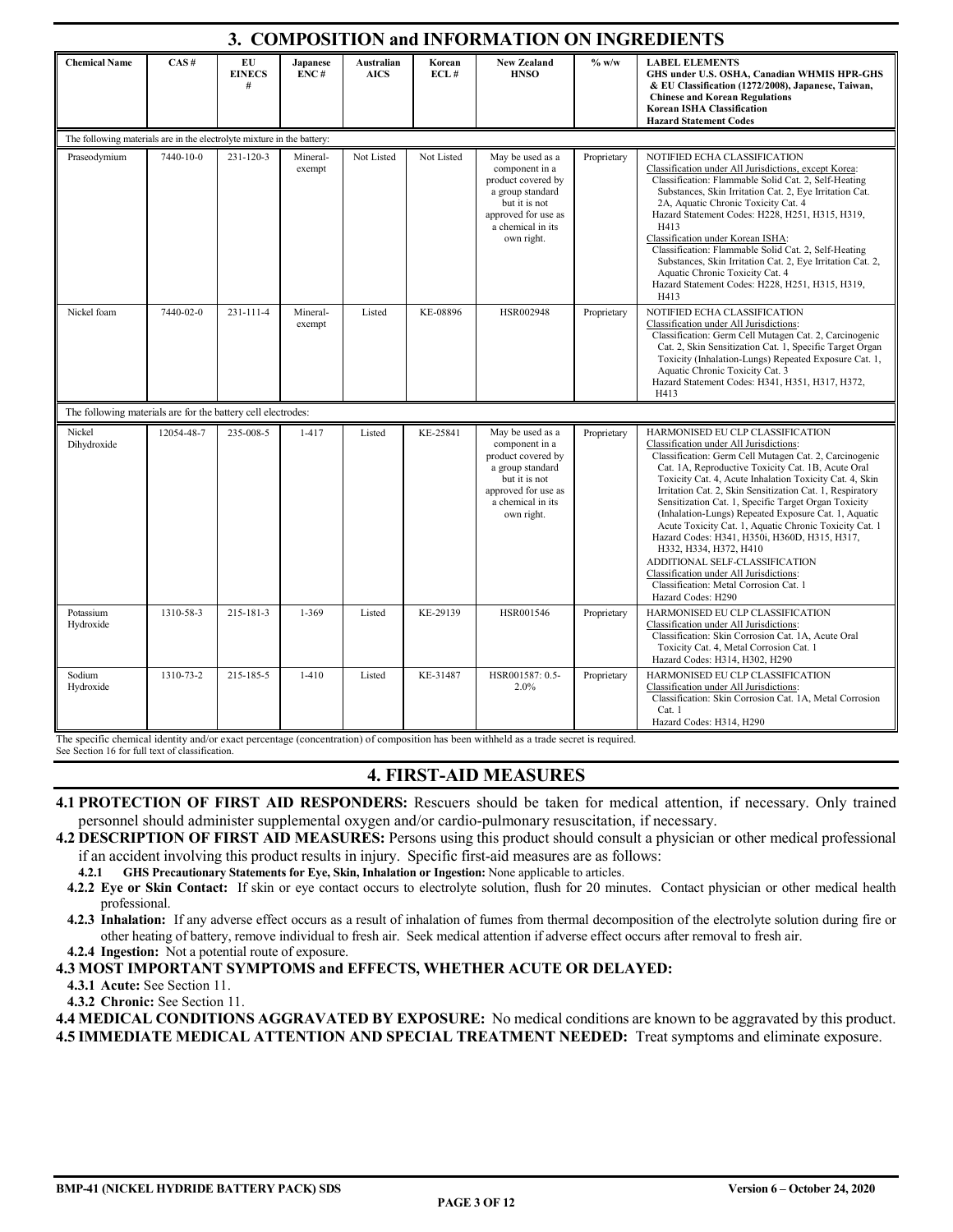#### **5.1 FLASH POINT:** Not applicable.

**5.2 AUTOIGNITION TEMPERATURE:** Not applicable.

**5.3 FLAMMABLE LIMITS (in air by volume, %):** Not applicable.

**5.4 FIRE EXTINGUISHING MEDIA:** Fires involving nickel metal hydride batteries should be extinguished with a Class D (combustible metal) smothering extinguishing agent that excludes the oxygen from the atmosphere such as METL-X, dry sand, dolomite, and soda ash.

**5.5 UNSUITABLE FIRE EXTINGUISHING MEDIA:** Water.

- **5.6 SPECIFIC HAZARDS ARISING FROM THE PRODUCT:** Batteries can explode in a fire. Contact with the electrolyte solution and water can produce hydrofluoric acid. Contact with water and the charged anode will produce hydrogen gas. Products of thermal decomposition can include toxic gases (e.g. carbon, nickel, cobalt, and lanthanum oxides). Damaged or opened cells or batteries can result in rapid heating and the release of flammable vapors. During fire conditions, the electrode materials can form carcinogenic nickel and cobalt oxides.
- **5.6.1 Explosion Sensitivity to Mechanical Impact or to Static Discharge:** Not applicable.



**2** = Moderate**3** = Serious **4** = Severe

**5.7 SPECIAL PROTECTIVE EQUIPMENT AND PRECAUTIONS FOR FIREFIGHTERS:** Structural firefighters must wear Self-Contained Breathing Apparatus and full protective equipment.

## **6. ACCIDENTAL RELEASE MEASURES**

- **6.1 PERSONAL PRECAUTIONS AND EMERGENCY PROCEDURES:** Eliminate all sources of ignition before cleanup begins. Use non-sparking tools. The atmosphere must have levels of components lower than those listed in Section 8, (Exposure Controls and Personal Protective Equipment), if applicable, and have at least 19.5 percent oxygen before personnel can be allowed into the area without Self-Contained Breathing Apparatus (SCBA).
- **6.2 PERSONAL PROTECTIVE EQUIPMENT:** For clean-up of leaking electrolyte solution, proper protective equipment should be used. In the event of a spill, clear the area and protect people.
	- **6.2.1 Small Spills:** Wear rubber gloves, splash goggles, and appropriate body protection.
	- **6.2.2 Large Spills:** Minimum Personal Protective Equipment should be rubber gloves, rubber boots, face shield, and Tyvek suit**.** Minimum level of personal protective equipment for releases in which the level of oxygen is less than 19.5% or is unknown must be **Level B: triple-gloves (rubber gloves and nitrile gloves over latex gloves), chemical resistant suit and boots, hard hat, and Self-Contained Breathing Apparatus.**
- **6.3 METHODS FOR CONTAINMENT AND CLEANING-UP:** No special accidental release measures are required for non-damaged batteries. Damaged batteries that are not hot or burning should be placed in a sealed container and disposed of according to all disposal regulations. The following information is in the event that the electrolyte solution has somehow escaped the case of the battery.
	- **6.3.1 Small Spills:** Wipe up spilled liquid with polypads or other suitable absorbent materials. Wash contaminated area with soap and water, absorb with paper towels, and rinse with water.
	- **6.3.2 Large Spills:** Trained personnel following pre-planned procedures should handle non-incidental releases. Absorb spilled liquid with dry sand or other suitable non-reactive absorbent materials. Prevent material from entering sewer or confined spaces, waterways, soil or public waters. Monitor area and confirm levels are bellow exposure limits given in Section 8 (Exposure Controls-Personal Protection), if applicable, before nonresponse personnel are allowed into the spill area.
	- **6.3.3 All Spills:** Place all spill residue in an appropriate container and seal. Decontaminate the area thoroughly. If necessary, discard all stained response equipment or rinse with soapy water before returning such equipment to service. Do not mix with wastes from other materials. Dispose of in accordance with applicable Federal, State, and local procedures (see Section 13, Disposal Considerations). For spills on water, contain, minimize dispersion and collect. Dispose of recovered material and report spill per regulatory requirements.

**6.4 ENVIRONMENTAL PRECAUTIONS:** Prevent any spill residue from entering sewer or confined spaces.

**6.5 REFERENCE TO OTHER SECTIONS:** See information in Section 8 (Exposure Controls – Personal Protection) and Section 13 (Disposal Considerations) for additional information.

# **7. HANDLING and STORAGE**

**7.1 PRECAUTIONS FOR SAFE HANDLING:** Never store different types of batteries or batteries with different chemistry together. Store away from acids, sources of heat or flame, or other incompatible materials as listed in Section 10 (Stability and Reactivity).

Should a battery unintentionally be crushed, thus releasing its contents, rubber gloves must be used to handle all battery components. Avoid inhalation of any vapors that may be emitted. In the event of skin or eye exposure to the electrolyte, refer to Section 4, First Aid Measures. Batteries should be separated from other materials and stored in a noncombustible, well ventilated, sprinklerprotected structure with sufficient clearance between walls and battery stacks.

**7.1.1** The following information is from the Brady Nickel-Metal Hydride Battery Instructions and Precautions document:

#### **7.1.11 Nickel-Metal Hydride Battery Handling Precautions:**

- **Before using the battery pack, read these important instructions. Failure to follow these instructions may result in electric shock, fire, and/or serious personal injury.**
- **1. Do not disassemble, open, or modify the battery pack**. This may result in the risk of electric shock, fire or exposure to battery chemicals. If it is damaged, replace the battery.
- **2. Do not short circuit the battery pack.** A battery pack will short circuit if a metal object makes a connection between the positive and negative contacts on the battery. Do not transport or store the battery pack together with metal objects such as tools, hardware, etc. A short-circuited battery may cause fire and personal injury.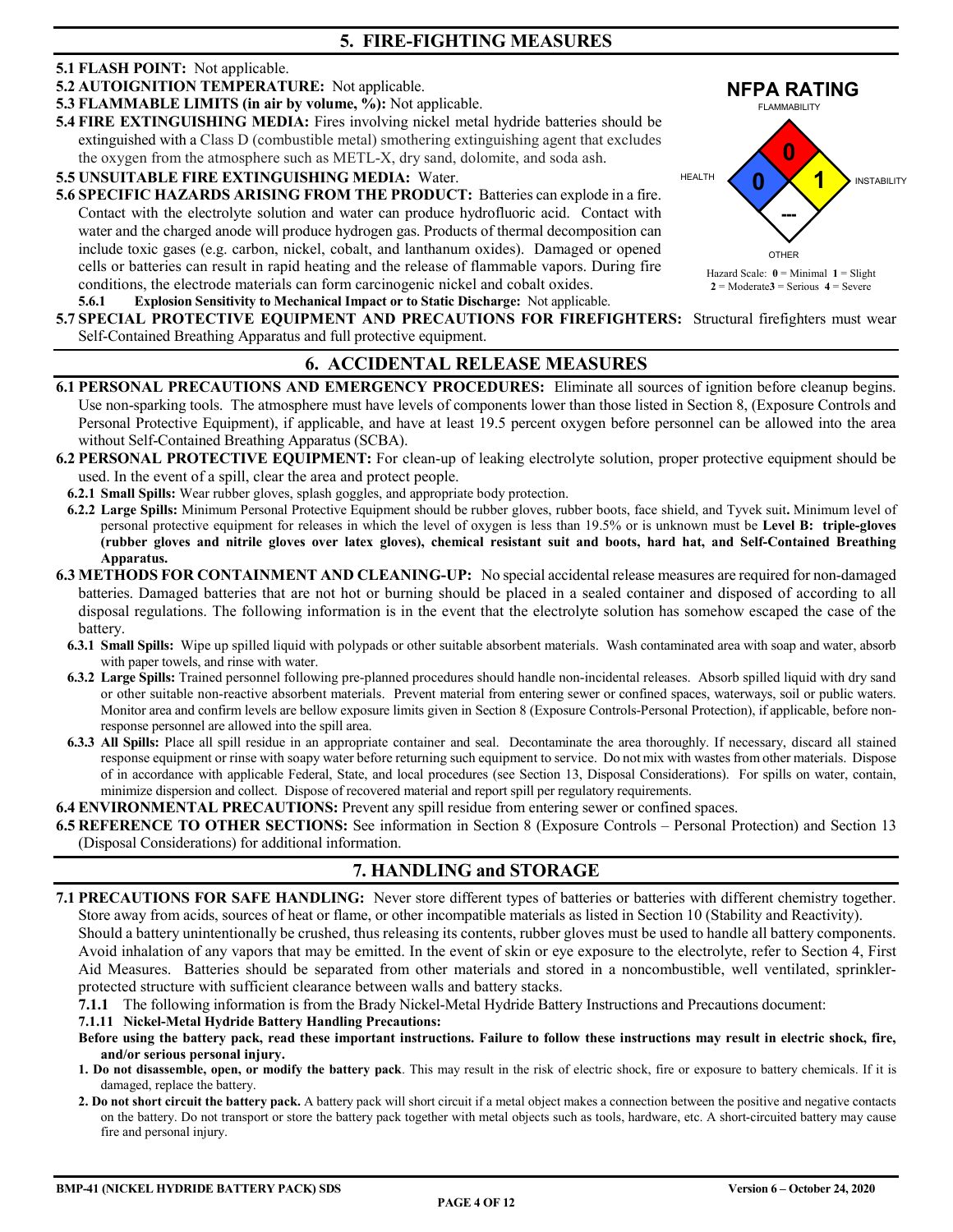## **7. HANDLING and STORAGE (Continued)**

## **7.1 PRECAUTIONS FOR SAFE HANDLING (continued):**

- **7.1.1.1 Nickel-Metal Hydride Battery Handling Precautions (continued)** 
	- 3. Do not expose the battery pack to heat or fire, avoid storage in direct sunlight. Batteries may explode, causing personal injury or damage. Toxic fumes and materials are created when batteries are burned.
	- **4. Do not expose the battery pack to water or rain or allow it to get wet**. Otherwise, the protective features in the battery pack can be damaged; the pack can exhibit extremely high current and or voltage, abnormal chemical reactions may occur in the pack, possibly leading to overheating, smoke emission, bursting and/or ignition.
	- **5. Do not crush, drop, or damage batteries.** Do not use the battery pack that has received a sharp blow, been dropped, run over, or damaged in any way (e.g., pierced with a nail, hit with a hammer, stepped on).
	- **6. Observe the plus (+) and minus (-) marks on the battery pack and equipment and ensure correct use.** If you cannot easily connect the battery pack to the battery pack charger or other equipment, confirm that the correct AC charger adapter specifically designed for charging is used for charging, or terminals are correctly oriented for operation. Using the improper charger adapter could result in reverse-charging and abnormal chemical reaction may occur, then possibly leading to leakage, overheating, smoke emission, bursting and/or ignition of the battery pack.
	- **7. Recharge the battery pack outside the printer using the charger adapter specifically designed for that purpose** and observe the recharging conditions specified by the manufacturer. A recharging operation under non-conforming recharging conditions (beyond the limits of temperature and larger voltage/current than specified) can cause the battery pack to be overcharged, or charged with extremely high current, abnormal chemical reaction can occur in it, possibly leading to overheating, smoke emission, bursting and/or ignition.
	- **8. Do not use the battery pack for a purpose other than those specified.** Misuse of battery pack may damage the battery pack, shorten battery pack life, result in risk of fire, electric shock or personal injury.

### **7.1.1.2 GHS Statements for Safe Handling:** None applicable for articles.

**7.2 CONDITIONS FOR SAFE STORAGE INCLUDING ANY IMCOMPATIBILITIES: Do not** expose the battery pack or printer to water or rain or allow them to get wet. This may damage the battery pack or printer. Do not use oil or solvents to clean or lubricate the battery. The plastic casing will become brittle and crack, causing a risk of injury. Store the battery pack in a cool, dry place. Do not store battery where temperatures may exceed 60°C (140°F) such as in direct sunlight, a vehicle or metal building during summer. Charger will charge the battery when the battery's internal temperature is between  $0^{\circ}C$  (32°F) and 45°C (113°F). When the battery pack temperature range is outside that range, charging will not occur. Dispose of Brady Nickel Methyl Hydride Batteries according to federal, state and local regulations. Contact a recycling agency in your area for recycle locations.

**7.1.1.2 GHS Statements for Safe Storage:** None applicable for articles.

## **7.3 SPECIFIC END USE(S):** Universal battery pack.

## **8. EXPOSURE CONTROLS - PERSONAL PROTECTION**

### **8.1 EXPOSURE LIMITS/CONTROL PARAMETERS:**

**8.1.1 Ventilation and Engineering Controls:** No engineering controls are required for handling batteries that have not been damaged.

**8.1.2 U.S. Exposure Limits/Control Parameters:** The following limits are for the components of the electrolyte solution only. Only components that have exposure limits are given.

#### **8.1.2.1 - Nickel Hydroxide:**

NIOSH RELs TWA: 0.015 ppm, as Nickel, See Pocket Guide Appendix A

NIOSH RELs STEL: See Pocket Guide Appendix A

DFG MAKs: Inhalable Fraction: Danger of sensitization of the airways and skin.

#### **8.1.2.2 - Potassium Hydroxide:**

ACGIH TLVs STEL: 2 mg/m3 (ceiling)

## NIOSH RELs STEL: 2 mg/m3 (ceiling)

**8.1.2.3 - Sodium Hydroxide:**  ACGIH TLV STEL: 2 mg/m<sup>3</sup> (ceiling)

OSHA PELs STEL: 2 mg/m<sup>3</sup> (ceiling)

#### NIOSH RELs STEL: 2 mg/m3 (ceiling)

**8.1.3 Additional International Exposure Limits:** Additional international limits are in place for components. Exposure limits can change or be added and should be checked for currency. **Nickel Hydroxide**

| inickei hivaroxiae         |                                                 |                           |
|----------------------------|-------------------------------------------------|---------------------------|
|                            | Limit Value - Eight Hours                       | Limit Value - Short Term  |
| Finland                    | $0.05$ mg/m <sup>3</sup> (1)                    |                           |
|                            | $0.01$ mg/m <sup>3</sup> (2)                    |                           |
| France                     | $1 \text{ mg/m}^3$                              |                           |
| Spain                      | $0.1$ mg/m <sup>3</sup> (as Ni)                 |                           |
|                            | Remarks                                         |                           |
| Finland                    | (1) Inhalable fraction (2) Respirable fraction. |                           |
| Spain                      | Sensitizer                                      |                           |
| Potassium Hvdroxide        |                                                 |                           |
|                            | Limit Value - Eight Hours                       | Limit Value - Short Term  |
| Australia                  |                                                 | $2 \text{ mg/m}^3$ (1)    |
| Austria                    | $2 \text{ mg/m}^3$ (inhalable aerosol)          |                           |
| Belgium                    |                                                 | $2 \text{ mg/m}^3$ (1)(2) |
| Canada (Ontario)           |                                                 | $2 \text{ mg/m}^3$ (1)    |
| Canada (Québec)            |                                                 | $2 \text{ mg/m}^3$ (1)    |
| Denmark                    | $2 \text{ mg/m}^3$                              | $2 \text{ mg/m}^3$ (1)(2) |
| Finland                    |                                                 | $2 \text{ mg/m}^3$ (1)    |
| France                     |                                                 | $2 \text{ mg/m}^3$        |
| Hungary                    |                                                 | $2 \text{ mg/m}^3$        |
| Ireland                    | $0.1$ mg/m <sup>3</sup>                         | $2 \text{ mg/m}^3$ (1)    |
| Japan - JSOH               | $2 \text{ mg/m}^3$ (1)                          |                           |
| New Zealand                |                                                 | $2 \text{ mg/m}^3$ (1)    |
| People's Republic of China |                                                 | $2 \text{ mg/m}^3$ (1)    |
|                            |                                                 |                           |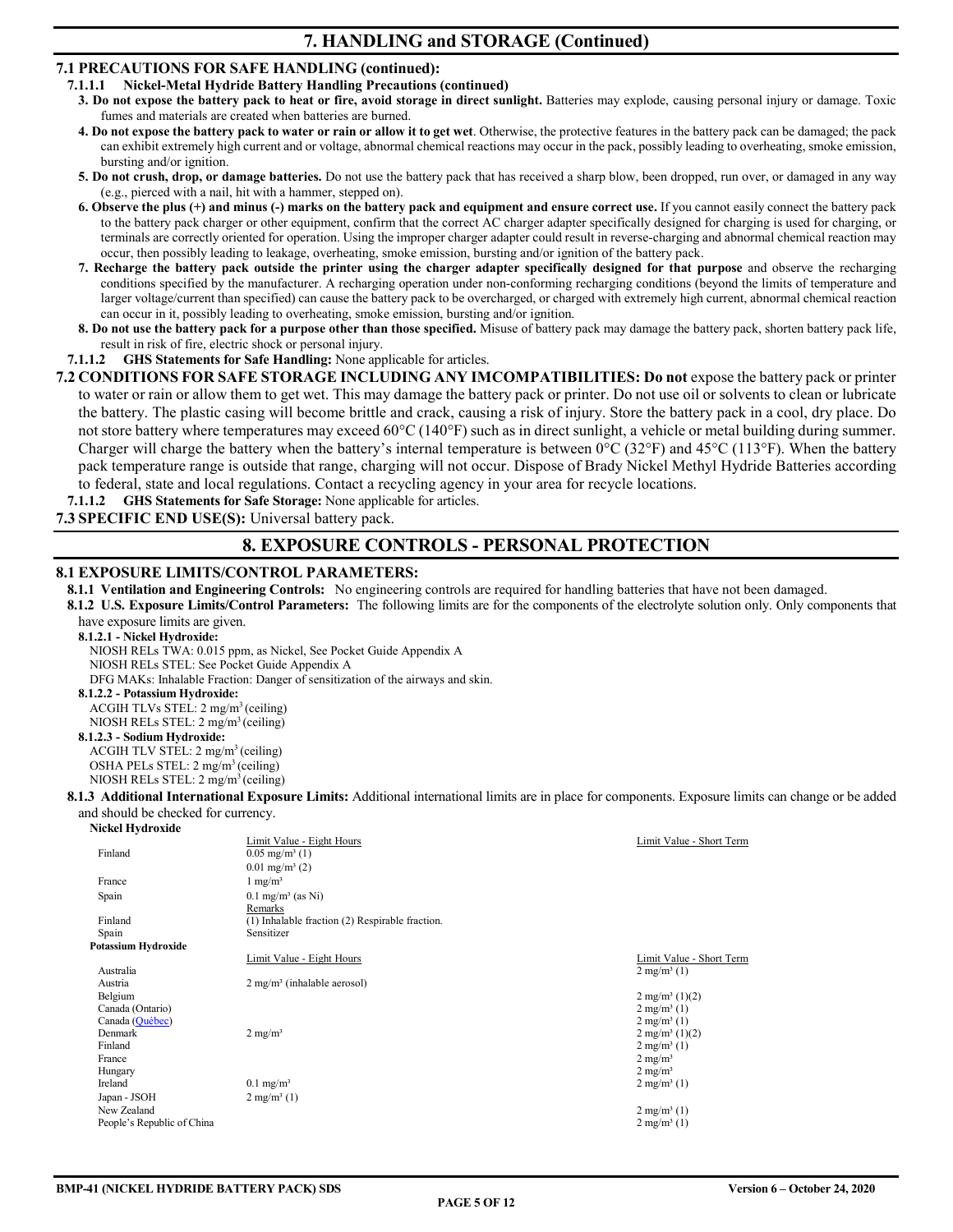# **8. EXPOSURE CONTROLS - PERSONAL PROTECTION (Continued)**

## **8.1 EXPOSURE LIMITS/CONTROL PARAMETERS (continued):**

**8.1.3 Additional International Exposure Limits (continued):** 

| <b>Potassium Hydroxide (continued)</b> |                                                                                                                                                                                                                                                                                               |                                                                        |  |  |  |  |  |
|----------------------------------------|-----------------------------------------------------------------------------------------------------------------------------------------------------------------------------------------------------------------------------------------------------------------------------------------------|------------------------------------------------------------------------|--|--|--|--|--|
|                                        | Limit Value - Eight Hours                                                                                                                                                                                                                                                                     | Limit Value - Short Term                                               |  |  |  |  |  |
| Poland                                 | $0.5$ mg/m <sup>3</sup>                                                                                                                                                                                                                                                                       | $1 \text{ mg/m}^3$                                                     |  |  |  |  |  |
| Romania                                | $1$ mg/m <sup>3</sup>                                                                                                                                                                                                                                                                         | $3$ mg/m <sup>3</sup> (1)                                              |  |  |  |  |  |
| Singapore                              |                                                                                                                                                                                                                                                                                               | $2$ mg/m <sup>3</sup>                                                  |  |  |  |  |  |
| South Korea                            |                                                                                                                                                                                                                                                                                               | $2$ mg/m <sup>3</sup> (1)                                              |  |  |  |  |  |
| Spain                                  | $2 \text{ mg/m}^3$                                                                                                                                                                                                                                                                            |                                                                        |  |  |  |  |  |
| Sweden                                 | $1 \text{ mg/m}^3$ (1)                                                                                                                                                                                                                                                                        | $2$ mg/m <sup>3</sup> (1)                                              |  |  |  |  |  |
| Switzerland                            | $2$ mg/m <sup>3</sup> (inhalable aerosol)                                                                                                                                                                                                                                                     |                                                                        |  |  |  |  |  |
| United Kingdom                         |                                                                                                                                                                                                                                                                                               | $2 \text{ mg/m}^3$                                                     |  |  |  |  |  |
|                                        | Remarks                                                                                                                                                                                                                                                                                       |                                                                        |  |  |  |  |  |
| Australia                              | (1) Ceiling limit value.                                                                                                                                                                                                                                                                      |                                                                        |  |  |  |  |  |
| Belgium                                | (1) Additional indication 'M' means that irritation occurs when the exposure exceeds the limit value or there is a risk of acute poisoning. The work                                                                                                                                          |                                                                        |  |  |  |  |  |
|                                        | process must be designed in such a way that the exposure never exceeds the limit value. For evaluation, the samples period should be as short as<br>possible. However, the sampled period shall be long enough to perform a reliable measurement. The measured result shall be related to the |                                                                        |  |  |  |  |  |
|                                        | considered.                                                                                                                                                                                                                                                                                   |                                                                        |  |  |  |  |  |
| Canada (Ontario)                       | (1) Ceiling limit value.                                                                                                                                                                                                                                                                      |                                                                        |  |  |  |  |  |
| Canada (Québec)                        | (1) Ceiling limit value.                                                                                                                                                                                                                                                                      |                                                                        |  |  |  |  |  |
| Denmark                                | $(1)$ Ceiling limit value. $(2)$                                                                                                                                                                                                                                                              |                                                                        |  |  |  |  |  |
| Finland                                | (1) Ceiling limit value.                                                                                                                                                                                                                                                                      |                                                                        |  |  |  |  |  |
| Ireland                                | 15 minutes reference period.                                                                                                                                                                                                                                                                  |                                                                        |  |  |  |  |  |
| Japan (JSOH)                           | (1) Occupational exposure limit ceiling: Reference value to the maximal exposure concentration of the substance during a working day.                                                                                                                                                         |                                                                        |  |  |  |  |  |
| New Zealand                            | (1) Ceiling limit value.                                                                                                                                                                                                                                                                      |                                                                        |  |  |  |  |  |
| People's Republic of China             | (1) Ceiling limit value.                                                                                                                                                                                                                                                                      |                                                                        |  |  |  |  |  |
| South Korea                            | (1) Ceiling limit value.                                                                                                                                                                                                                                                                      |                                                                        |  |  |  |  |  |
| Sweden                                 | $(1)$ 15 minutes average value.                                                                                                                                                                                                                                                               |                                                                        |  |  |  |  |  |
| Sodium Hydroxide                       |                                                                                                                                                                                                                                                                                               |                                                                        |  |  |  |  |  |
|                                        | Limit Value - Eight Hours                                                                                                                                                                                                                                                                     | Limit Value - Short Term                                               |  |  |  |  |  |
| Australia                              |                                                                                                                                                                                                                                                                                               | $2 \text{ mg/m}^3$ (1)                                                 |  |  |  |  |  |
| Austria                                | $2 \text{ mg/m}^3$ (inhalable aerosol)                                                                                                                                                                                                                                                        | $4 \text{ mg/m}^3$ (inhalable aerosol)                                 |  |  |  |  |  |
| Belgium                                | $2$ mg/m <sup>3</sup> (1)                                                                                                                                                                                                                                                                     |                                                                        |  |  |  |  |  |
| Canada (Ontario)                       |                                                                                                                                                                                                                                                                                               | $2 \text{ mg/m}^3$ (1)                                                 |  |  |  |  |  |
| Canada (Québec)                        |                                                                                                                                                                                                                                                                                               | $2$ mg/m <sup>3</sup> (1)                                              |  |  |  |  |  |
| Denmark                                | $2 \text{ mg/m}^3$                                                                                                                                                                                                                                                                            | $2 \text{ mg/m}^3$ (1)                                                 |  |  |  |  |  |
| Finland                                |                                                                                                                                                                                                                                                                                               | $2$ mg/m <sup>3</sup> (1)                                              |  |  |  |  |  |
| France                                 | $2 \text{ mg/m}^3$                                                                                                                                                                                                                                                                            | $2 \text{ mg/m}^3$                                                     |  |  |  |  |  |
| Hungary                                | $2 \text{ mg/m}^3$                                                                                                                                                                                                                                                                            | $2 \text{ mg/m}^3$                                                     |  |  |  |  |  |
| Ireland                                | $0.1$ mg/m <sup>3</sup>                                                                                                                                                                                                                                                                       | $2$ mg/m <sup>3</sup> (1)                                              |  |  |  |  |  |
| Japan - JSOH                           | $2$ mg/m <sup>3</sup> (1)                                                                                                                                                                                                                                                                     |                                                                        |  |  |  |  |  |
| Latvia                                 | $0.5 \text{ mg/m}^3$                                                                                                                                                                                                                                                                          |                                                                        |  |  |  |  |  |
| New Zealand                            |                                                                                                                                                                                                                                                                                               | $2 \text{ mg/m}^3$ (1)                                                 |  |  |  |  |  |
| People's Republic of China             |                                                                                                                                                                                                                                                                                               | $2 \text{ mg/m}^3$ (1)                                                 |  |  |  |  |  |
| Poland                                 | $0.5 \text{ mg/m}^3$                                                                                                                                                                                                                                                                          | $1 \text{ mg/m}^3$                                                     |  |  |  |  |  |
| Romania                                | $1$ mg/m <sup>3</sup>                                                                                                                                                                                                                                                                         | $3$ mg/m <sup>3</sup> (1)                                              |  |  |  |  |  |
| Singapore                              |                                                                                                                                                                                                                                                                                               | $2 \text{ mg/m}^3$                                                     |  |  |  |  |  |
| South Korea                            |                                                                                                                                                                                                                                                                                               | $2$ mg/m <sup>3</sup> (1)                                              |  |  |  |  |  |
| Spain<br>Sweden                        | $2 \text{ mg/m}^3$                                                                                                                                                                                                                                                                            |                                                                        |  |  |  |  |  |
| Switzerland                            | $1 \text{ mg/m}^3$ (1)<br>$2$ mg/m <sup>3</sup> (inhalable aerosol)                                                                                                                                                                                                                           | $2 \text{ mg/m}^3$ (1)(2)<br>$2$ mg/m <sup>3</sup> (inhalable aerosol) |  |  |  |  |  |
| United Kingdom                         |                                                                                                                                                                                                                                                                                               | $2 \text{ mg/m}^3$                                                     |  |  |  |  |  |
|                                        | Remarks                                                                                                                                                                                                                                                                                       |                                                                        |  |  |  |  |  |
| Australia                              | (1) Ceiling limit value.                                                                                                                                                                                                                                                                      |                                                                        |  |  |  |  |  |
| Belgium                                | (1) Additional indication 'M' means that irritation occurs when the exposure exceeds the limit value or there is a risk of acute poisoning. The work                                                                                                                                          |                                                                        |  |  |  |  |  |
|                                        | process must be designed in such a way that the exposure never exceeds the limit value. For evaluation, the samples period should be as short as                                                                                                                                              |                                                                        |  |  |  |  |  |
|                                        | possible. However, the sampled period shall be long enough to perform a reliable measurement. The measured result shall be related to the                                                                                                                                                     |                                                                        |  |  |  |  |  |
|                                        | considered.                                                                                                                                                                                                                                                                                   |                                                                        |  |  |  |  |  |
| Canada (Ontario)                       | (1) Ceiling limit value.                                                                                                                                                                                                                                                                      |                                                                        |  |  |  |  |  |
| Canada (Québec)                        | (1) Ceiling limit value.                                                                                                                                                                                                                                                                      |                                                                        |  |  |  |  |  |
| Denmark                                | (1) Ceiling limit value.                                                                                                                                                                                                                                                                      |                                                                        |  |  |  |  |  |
| Finland                                | (1) Ceiling limit value.                                                                                                                                                                                                                                                                      |                                                                        |  |  |  |  |  |
| Ireland                                | 15 minutes reference period.                                                                                                                                                                                                                                                                  |                                                                        |  |  |  |  |  |
| Japan (JSOH)                           | (1) Occupational exposure limit ceiling: Reference value to the maximal exposure concentration of the substance during a working day.                                                                                                                                                         |                                                                        |  |  |  |  |  |
| New Zealand                            | (1) Ceiling limit value.                                                                                                                                                                                                                                                                      |                                                                        |  |  |  |  |  |
| People's Republic of China             | (1) Ceiling limit value.                                                                                                                                                                                                                                                                      |                                                                        |  |  |  |  |  |
| South Korea                            | (1) Ceiling limit value.                                                                                                                                                                                                                                                                      |                                                                        |  |  |  |  |  |
| Sweden                                 | (1) 15 minutes average value.                                                                                                                                                                                                                                                                 |                                                                        |  |  |  |  |  |
| 8.1.3                                  | <b>Australian Hazardous Chemical Information System (HMIS) Exposure Standards:</b>                                                                                                                                                                                                            |                                                                        |  |  |  |  |  |
|                                        |                                                                                                                                                                                                                                                                                               |                                                                        |  |  |  |  |  |

| <b>CHEMICAL NAME</b> | CAS#      | <b>EXPOSURE LIMITS IN AIR</b>   |                                  |              |
|----------------------|-----------|---------------------------------|----------------------------------|--------------|
|                      |           | <b>TWA</b><br>mg/m <sup>3</sup> | <b>STEL</b><br>mg/m <sup>3</sup> | <b>Notes</b> |
| Potassium Hydroxide  | 1310-73-2 | 2 PEAK                          | $\cdots$                         | $\cdots$     |
| Sodium Hydroxide     | 1310-73-2 | 2 PEAK                          | $\cdots$                         | $\cdots$     |

NE = Not Established.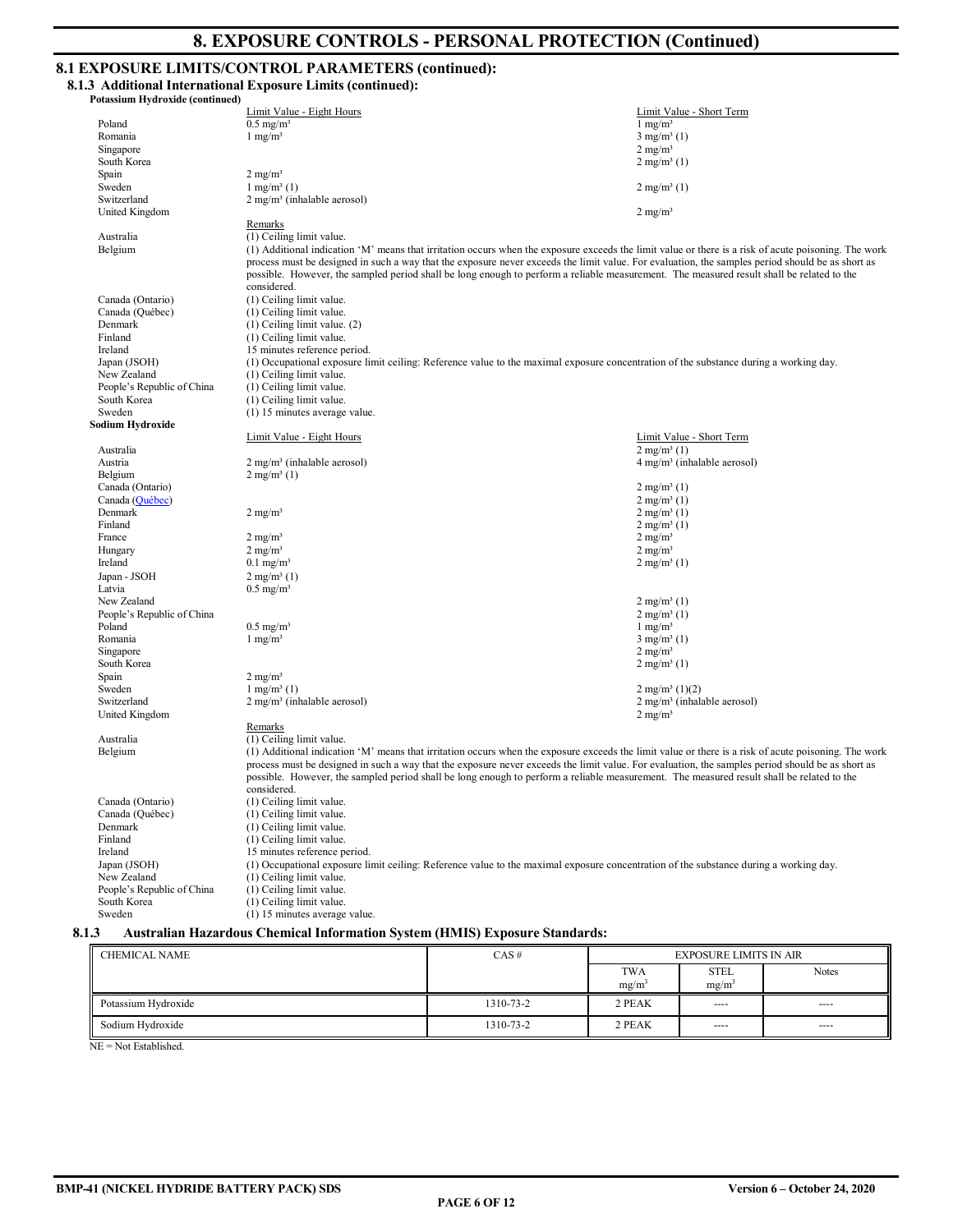## **8. EXPOSURE CONTROLS - PERSONAL PROTECTION (Continued)**

## **8.1 EXPOSURE LIMITS/CONTROL PARAMETERS (continued):**

**8.1.3 Additional International Exposure Limits (continued):** 

**8.1.4 UK Minimum Exposure Limits:**

| <b>CHEMICAL NAME</b> | CAS#       |                              |             | WORKPLACE EXPOSURE LIMIT     |             |                                                                                         |
|----------------------|------------|------------------------------|-------------|------------------------------|-------------|-----------------------------------------------------------------------------------------|
|                      |            | Long-Term Exposure Limit     |             | Short-Term Exposure Limit    |             | Comments                                                                                |
|                      |            | (8-Hrs TWA Reference Period) |             | (15-minute Reference Period) |             | The Carcin, Sen and Skin notations are not                                              |
|                      |            | ppm                          | $mg.m^{-3}$ | ppm                          | $mg.m^{-3}$ | exhaustive. Notations have been applied to<br>substances identified in IOELV Directives |
| Potassium Hydroxide  | 1310-58-3  | NE.                          | NF.         | NF.                          |             | Not Applicable                                                                          |
| Nickel Dihydrate     | 12048-48-7 | N <sub>E</sub>               | 0.1         | N <sub>E</sub>               | <b>NE</b>   | SK, Carcinogen                                                                          |
| Sodium Hydroxide     | 1310-73-2  | N <sub>E</sub>               | <b>NE</b>   | N <sub>E</sub>               |             | Not Applicable                                                                          |

NE = Not Established.

**8.1.5 ACGIH Biological Exposure Indices (BEIs):** Currently, no Biological Exposure Indices (BEIs) have been established components.

**8.1.6 UK Biological Monitoring Guidance Values (BMGVs):** Currently, no BMGVs have been established for the components of the electrolyte solution.

- **8.2 SAFE WORK AND HYGIENE PRACTICES:** Do not short circuit, puncture, incinerate, crush, immerse, force discharge or expose to temperatures above the declared operating temperature range of the product. In event of release of electrolyte fluid, avoid contact by all routes of exposure.
- **8.3 INDIVIDUAL MEASURES SUCH AS PERSONAL PROTECTIVE EQUIPMENT (PPE):** The following information on appropriate Personal Protective Equipment is provided to assist employers in complying with OSHA regulations found in 29 CFR Subpart I (beginning at 1910.132), equivalent standards of Canada (including CSA Standard Z94.4-02 and CSA Standard Z94.3-02, U.S. OSHA 29 CFR 1910.136 and the Canadian CSA Standard Z195-02, *Protective Footwear*), standards of EU member states (including EN 529:2005 for respiratory PPE, CEN/TR 15419:2006 for hand protection, and CR 13464:1999 for face/eye protection), or standards of Australia (including AS/NZS 1715:1994 for respiratory PPE, AS/NZS 4501.2:2006 for protective clothing, AS/NZS 2161.1:2000 for glove selection, and AS/NZS 1336:1997 for eye protection), Australian Standard 1337-Eye Protection for Industrial Applications and Australian Standard 1336-Recommended Practices for Eye Protection in the Industrial Environment, Australian Standard 2161-Industrial Safety Gloves and Mittens, or Japanese Standards JIS T 8147:2003, JIS T 8116:2005 as well as Korean and Singapore Standards. Please reference applicable regulations and standards for relevant details.
	- **8.3.1 Respiratory Protection:** No special respiratory protection is required for use of this product during normal use.
	- **8.3.2 Eye Protection:** No special eye protection is required for use of this product. If batteries are damaged or leaking use safety goggles when handling the batteries.
	- **8.3.4 Hand Protection:** No special hand protection is normally required for use of this product. If batteries are damaged or leaking use wear butyl rubber, polyvinyl alcohol gloves or another appropriate glove.
	- **8.3.5 Body/Skin Protection:** No special body or skin protection is normally required for use of this product. If a hazard of injury to the feet exists due to falling objects or rolling objects use foot protection, as described in U.S. OSHA 29 CFR 1910.136 and the Canadian CSA Standard Z195-02, *Protective Footwear*.

# **9. PHYSICAL and CHEMICAL PROPERTIES**

- **9.1 FORM:** Manufactured article containing electrolyte solution.
- **9.2 COLOR:** Various parts have different colors.
- **9.3 MOLECULAR FORMULA:** Mixture.
- **9.4 MOLECULAR WEIGHT:** Mixture.
- **9.5 ODOR:** Not applicable.
- **9.6 ODOR THRESHOLD:** Not applicable.
- **9.7 RELATIVE VAPOR DENSITY (air = 1):** Not applicable.
- **9.8 EVAPORATION RATE:** Not applicable.
- **9.9 SPECIFIC GRAVITY (water = 1):** Not available.
- **9.10 MELTING/FREEZING POINT:** Not available.
- **9.11 SOLUBILITY IN WATER:** Insoluble.
- **9.12 BOILING POINT:** Not applicable.
- **9.13 VAPOR PRESSURE:** Not applicable.
- **9.14 pH:** Not applicable.
- **9.15 HEAT OF COMBUSTION:** Not available.
- **9.16 THERMAL CONDUCTIVITY:** Not available.
- **9.17 FLAMMABILITY:** Not flammable.
- **9.18 FLASH POINT:** Not applicable.
- **9.19 FLAMMABLE LIMITS (in air by volume, %):** Not applicable.
- **9.20 AUTOIGNITION TEMPERATURE:** Not available.
- **9.21 OXIDIZING PROPERTIES:** Not an oxidizer.
- **9.22 EXPLOSIVE PROPERTIES:** Heating or water contact may cause overpressure of outside casing and possible explosive result.
- **9.23 COEFFICIENT OF OIL/WATER DISTRIBUTION (PARTITION COEFFICIENT):** Not applicable.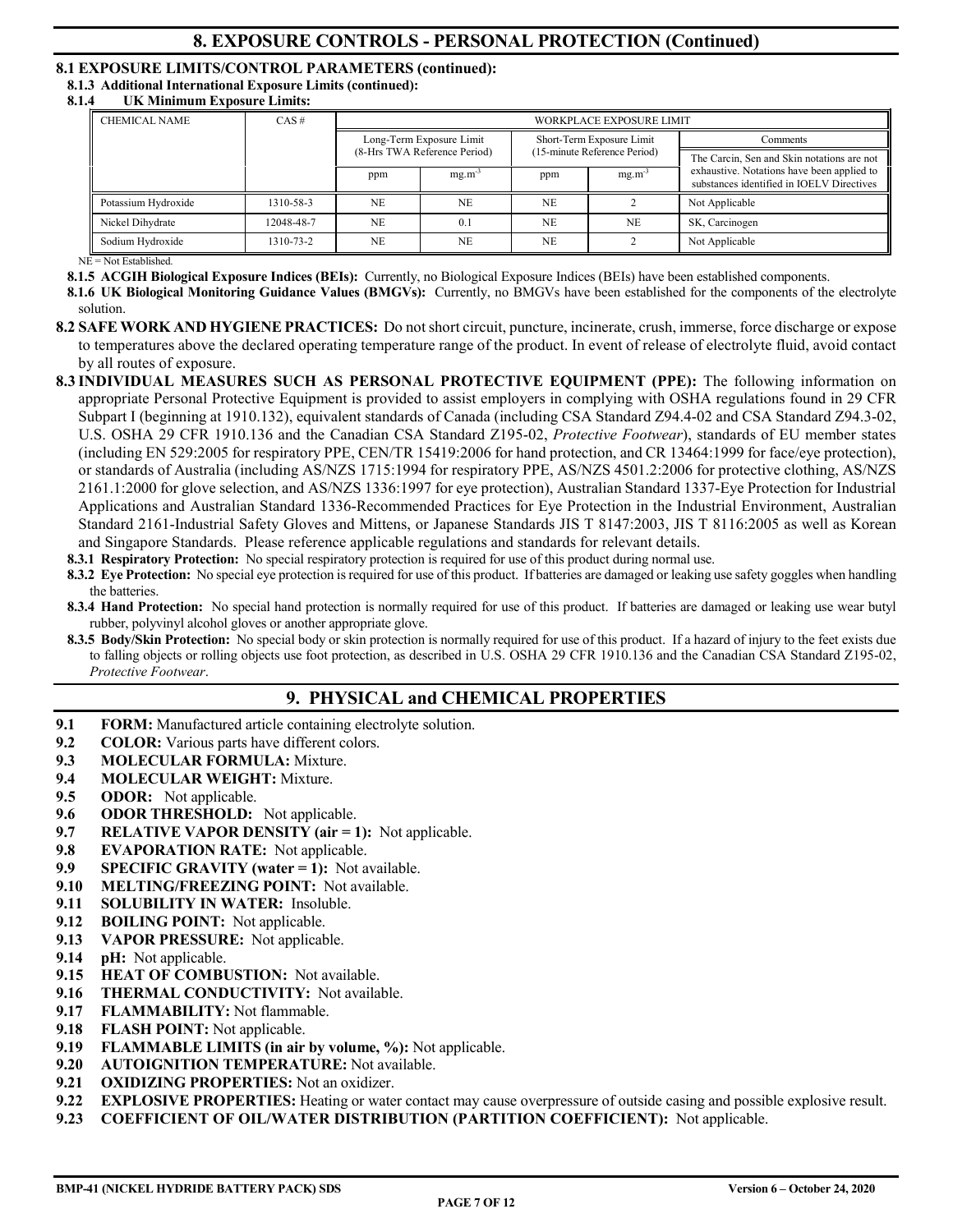# **10. STABILITY and REACTIVITY**

- **10.1 REACTIVITY:** The electrolyte solution can react with water.
- **10.1 CHEMICAL STABILITY:** Stable under normal conditions of use and handling.

## **10.2 DECOMPOSITION PRODUCTS:**

- **10.2.1 Combustion:** Carbon, nickel, cobalt, and lanthanum oxides).<br>**10.2.2 Hydrolysis:** Contact with the electrolyte solution and water c
- **10.2.2 Hydrolysis:** Contact with the electrolyte solution and water can produce hydrofluoric acid. Contact with water and the charged anode will produce hydrogen gas.
- **10.3 MATERIALS WITH WHICH SUBSTANCE IS INCOMPATIBLE:** The electrolyte solution is incompatible with potassium tert-butoxide, oxidizers, reducing agents, acids and alkalies.
- **10.4 POSSIBILITY OF HAZARDOUS REACTION/POLYMERIZATION:** Intact batteries are not reactive. If the electrolyte solution inside the battery contacts water, a reaction generating heat may occur. Polymerization will not occur.
- **10.5 CONDITIONS TO AVOID:** Avoid damaging batteries in any way that could release electrolyte solution. Avoid exposure to heat, flame, or other ignition source. Avoid contact with water. Avoid overcharging of batteries or other conditions as described in Section 7 (Handling or Storage).

## **11. TOXICOLOGICAL INFORMATION**

## **11.1 SYMPTOMS OF EXPOSURE BY ROUTE OF EXPOSURE**:

- **11.1 Inhalation:** Under normal conditions of use and handling, no inhalation hazard is present. If battery is heated fumes from the electrolyte solution can cause moderate to severe irritation of the respiratory system.
- **11.2 Skin or Eye Contact:** Under normal conditions of use and handling, no skin or eye hazard is present. If the battery case is punctured or otherwise damaged so that contact with the electrolyte solution occurs, contamination of the skin or eyes can be highly irritating or cause burns as the electrolyte solution is highly corrosive. Fumes from heated electrolyte solution will cause irritation of the eyes. Contact with the electrodes may result in electric shock under certain circumstances of contact.
- **11.3 Skin Absorption:** Some components of the electrolyte solution may be absorbed via intact skin. Due to the small amount of solution in the battery, significant toxic effect by this route of exposure is not expected.
- **11.4 Ingestion:** Ingestion is not a likely route of exposure to the electrolyte solution.
- **11.5 Injection:** Injection is not a likely route of exposure to the electrolyte solution.
- **11.2 DELAYED AND IMMEDIATE EFFECTS AND CHRONIC EFFECTS FROM SHORT AND LONG-TERM EXPOSURE:**
- **11.2.1 Acute:** There is no health hazard anticipated to occur during routine use of this product. If damage or heating of the battery occurs, contact with the electrolyte solution or fumes from heating of the solution may cause moderate to severe irritation of skin, eyes and respiratory system.
- **11.2.2 Chronic:** None known.

## **11.3 TARGET ORGANS:**

- **11.3.1 Acute:** Respiratory system, skin, eyes (fumes from thermal decomposition).
- **11.3.2 Chronic:** None.
- **11.4 TOXICITY DATA FOR PRODUCT, INCLUDING ATEs:** Not applicable for an article.

#### **11.5 TOXICITY DATA FOR COMPONENTS OF THE ELECTROLTE SOLUTION:** The following toxicity data are presented for components of the electrolyte solution only.

| Nickel Dihydroxide:                                                                                      | <b>Potassium Hydroxide (continued):</b>                                                      |
|----------------------------------------------------------------------------------------------------------|----------------------------------------------------------------------------------------------|
| $LD_{50}$ (Oral-Rat) 1515 mg/kg                                                                          | $LD_{50}$ (Skin-Rat) 333-888 mg/kg                                                           |
| $LD_{50}$ (Skin-Rat) > 2000 mg/kg                                                                        | $LD_{50}$ (Skin-Rabbit) 960 µL/kg                                                            |
| $LC_{50}$ (Inhalation-Rat) 4 hours = 1200 mg/m <sup>3</sup>                                              | Sodium Hydroxide:                                                                            |
| Potassium Hvdroxide:                                                                                     | Standard Draize Test (Skin-Human) 2%/24 hours: Mild                                          |
| Standard Draize Test (Skin-Rabbit) 500 mg/24 hours: Mild                                                 | LDLo (Oral-Human) 1.57 mg/kg: Behavioral: anorexia (human); Nutritional and Gross Metabolic: |
| Standard Draize Test (Eye-Rabbit) 750 µg/24 hours: Severe                                                | body temperature increase; Skin and Appendages: primary irritation (after topical exposure)  |
| $LC_{50}$ (Inhalation-Rat) 9060 mg/m <sup>3</sup>                                                        | Standard Draize Test (Skin-Rabbit) 500 mg/24 hours: Severe                                   |
| LD <sub>50</sub> (Oral-Rat) 3089-3090 mg/kg: Behavioral: tremor; Lungs, Thorax, or Respiration: dyspnea; | Standard Draize Test (Eye-Rabbit) 50 µg/24 hours: Severe                                     |
| Nutritional and Gross Metabolic: weight loss or decreased weight gain, somnolence (general               | Standard Draize Test (Eye-Rabbit) 1 mg/24 hours: Severe                                      |
| depressed activity), food intake (animal); Kidney/Ureter/Bladder: other changes in urine                 |                                                                                              |
| composition                                                                                              |                                                                                              |

**11.6 CARCINOGENICITY:** Components of the electrolyte solution are listed by agencies tracking the carcinogenic effect of chemical compounds. Some components of the case material are listed. Due to the physical nature of this product, carcinogenicity is not a hazard for this product; the information on carcinogenic potential for is given for informational purposes.

**NICKEL DIHYDROXIDE:** IARC-1 (Carcinogenic to Humans); MAK-1 (Substances that Cause Cancer in Man and Can Be Assumed to Make a Significant Contribution to Cancer Risk); NIOSH-Ca (Potential Occupation Carcinogen with No Further Categorization); NTP-K (Known to Be a Human Carcinogen)

- **11.7 IRRITANCY OF PRODUCT:** This product is not irritating under normal circumstances of use or handling. Fumes from thermal decomposition are irritating by inhalation, skin or eye contact.
- **11.8 SENSITIZATION TO THE PRODUCT:** Components of the electrolyte solution can cause skin and respirator sensitization. This effect is not expected to occur under normal handling but may present a hazard if the outer case of the battery is broken and the electrolyte solution escapes.
- **11.9 REPRODUCTIVE TOXICITY INFORMATION:** As an article, this product is not expected to cause mutagenic, embryotoxic, teratogenic, or reproductive effects in humans. The Nickel Dihydroxide component of the electrolyte solution is a suspect mutagen and reproductive toxin.

# **12. ECOLOGICAL INFORMATION**

- ALL WORK PRACTICES MUST BE AIMED AT ELIMINATING ENVIRONMENTAL CONTAMINATION.
- **12.1 MOBILITY IN SOIL:** Due to the form of this product, it is unlikely that it will be mobile in the soil.
- **12.2 PERSISTENCE AND BIODEGRADABILITY:** This product has not been tested for persistence or biodegradability. The case of this product will not biodegrade.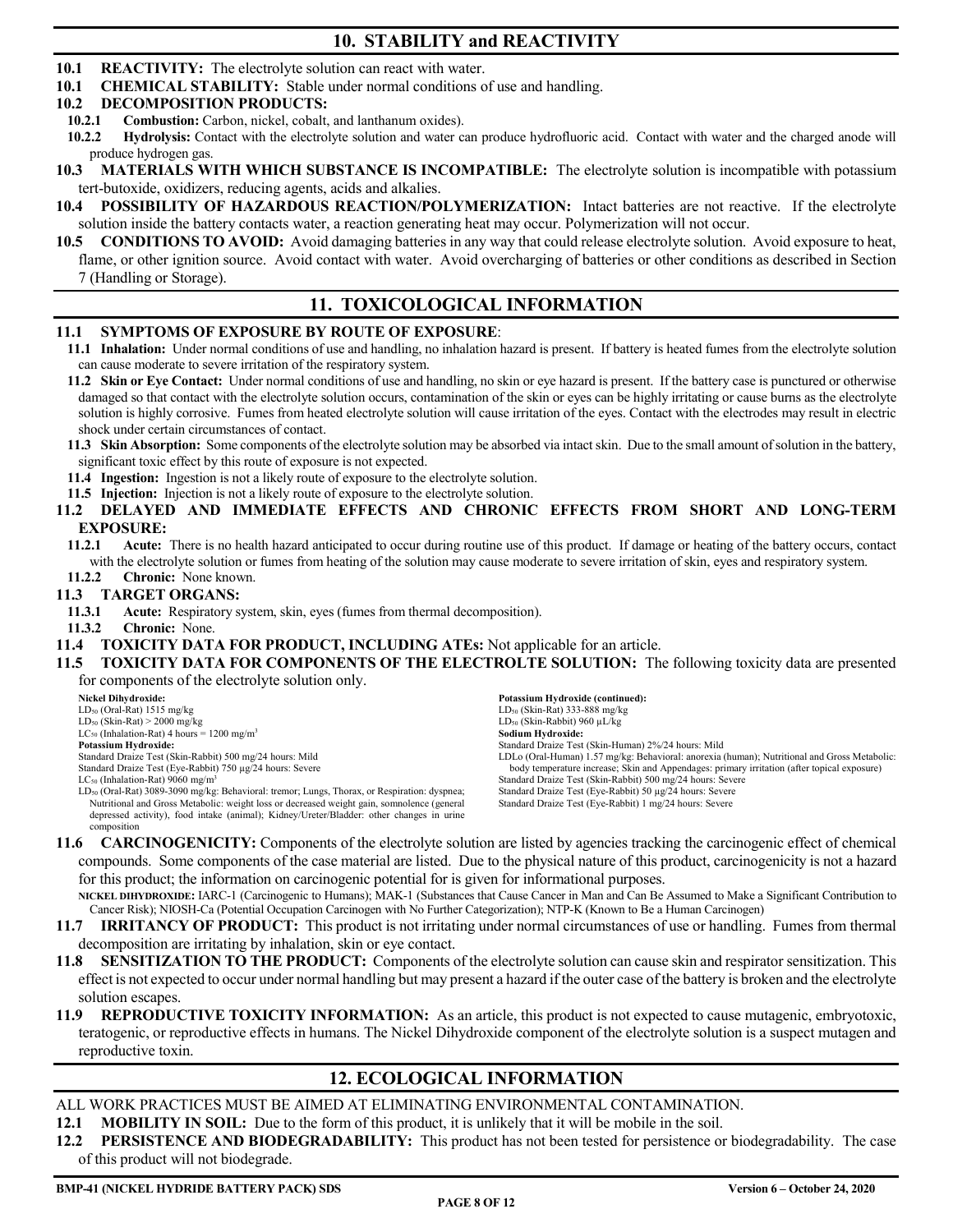# **12. ECOLOGICAL INFORMATION (Continued)**

- **12.3 BIO-ACCUMULATION POTENTIAL:** This product has not been tested for bio-accumulation potential. Some materials within the cell are bio-accumulative. Under normal conditions, these materials are contained and pose no risk to persons or the surrounding environment.
- **12.4 ECOTOXICITY:** This product is not expected to cause significant harm to plant and animal-life in its current form; however, all disposal should be according to current regulations. This product has not been tested for aquatic toxicity. All release of this product into an aquatic or terrestrial environment should be prevented.
- **12.5 RESULTS OF PBT and vPvB ASSESSMENT:** No data available. PBT and vPvB assessments are part of the chemical safety report required for some substances in European Union Regulation (EC) 1907/2006, Article 14. No component is known to present a PBT or vPvB hazard
- **12.6 ENVIRONMENTAL EXPOSURE CONTROLS:** Controls should be engineered to prevent release to the environment, including procedures to prevent spills, atmospheric release and release to waterways.

# **13. DISPOSAL CONSIDERATIONS**

**13.1 WASTE TREATMENT AND DISPOSAL METHODS:** Dispose of in accordance with applicable International, Federal, State, and local procedures and standards. Batteries should be completely discharged prior to disposal and/ or the terminals taped or capped to prevent short circuit. When completely discharged it is not considered hazardous. Nickel-metal hydride batteries must be handled in accordance with all applicable state and federal laws and regulations.

**13.1.1 U.S. Battery Disposal:** In the U.S. nickel-metal hydride batteries are recyclable in the U.S. through the Rechargeable Battery Recycling Corporation's (RBRC) *Charge Up to Recycle! Program*. For information call 1-800-8-BATTERY or see their website at www.rbrc.org.

**13.1.2 EU Battery Disposal:** In the EU manufacturing, handling and disposal of batteries is regulated under Directive 2006/66/EC. Specific information disposal of batteries by country can be found at website of the European Portable Batteries Association [\(http://www.epbaeurope.net/legislation\\_national.html\)](http://www.epbaeurope.net/legislation_national.html).

- **13.2 PRECAUTIONS TO BE FOLLOWED DURING WASTE HANDLING:** Do not mix different types of batteries with different chemistries in the same containers for disposal. Electrodes of each battery should be covered to prevent contact with other batteries, if packed together, to prevent possible fire.
- **13.3 U.S. EPA WASTE NUMBER:** Nickel hydride batteries may be fall into the EPA 'Universal Waste Regulations' category (40 CFR 273.2). Before a battery generated from a business or other non-household facility would be subject to the universal waste rules, it must meet the definition of a hazardous waste. If a nickel hydride battery does not exhibit any characteristic of a hazardous waste (ignitability, corrosivity, reactivity, reactivity, or toxicity), you are not required to manage it as a universal waste or a hazardous waste.

Some nickel hydride batteries can be hazardous for the toxicity characteristic, due to the presence of heavy metals.

Under Universal Waste Regulation rules, the batteries can be sent to another universal waste handler, including a recycler, many of which accept nickel-metal hydride batteries, or to a permitted universal waste destination facility. If you manage such batteries as universal waste, you must:

- 1) Package any batteries that show signs of leakage, spillage or damage in closed containers;
- 2) Mark the universal waste batteries or their containers with the words "Universal Waste Battery(ies)," "Waste Batter(ies)" or "Used Battery(ies);"
- 3) Develop a method that clearly demonstrates the length of time the batteries have been accumulated from the date they became a waste or are received; and
- 4) Ensure delivery of the batteries to another universal waste handler or a permitted destination facility.

**13.3.1 Labeling/Marking Requirements for Universal Waste Batteries per 40 CFR 273.14**

- A small quantity handler of universal waste must label or mark the universal waste to identify the type of universal waste as specified below: **13.3.1.1** (a) Universal waste batteries (i.e., each battery), or a container in which the batteries are contained, must be labeled or marked clearly with any one of the following phrases: "Universal Waste -- Battery(ies)," or "Waste Battery(ies)," or "Used Battery(ies)."
- **13.4 EWC WASTE CODE:** 16 06 05: Other batteries and accumulators. 16 06 06: Electrolyte from batteries and accumulators. 17 04 07 Mixed metals.

## **14. TRANSPORTATION INFORMATION**

**14.1 U.S. DEPARTMENT OF TRANSPORTATION 49 CFR 172.101:** This product is exempted from classification as Dangerous Goods, per regulations of the DOT unless shipped by vessel and as long as all provisions of Special Provision 130 and 340 are met (see below).

Special Provisions 130 and 340: Nickel metal hydride button cells/batteries are not subject to requirements of this subchapter except for the following ."Batteries and battery-powered device(s) containing batteries must be prepared and packaged for transport in a manner to prevent: Provision 130:

- (1) A dangerous evolution of heat;
- (2) Short circuits, including but not limited to the following methods:

(i) Packaging each battery or each battery-powered device when practicable, in fully enclosed inner packagings made of non-conductive material; (ii) Separating or packaging batteries in a manner to prevent contact with other batteries, devices or conductive materials ( e.g., metal) in the packagings"; or

(iii) Ensuring exposed terminals or connectors are protected with non-conductive caps, non-conductive tape, or by other appropriate means; and (3) Damage to terminals. If not impact resistant, the outer packaging should not be used as the sole means of protecting the battery terminals from damage or short circuiting. Batteries must be securely cushioned and packed to prevent shifting which could loosen terminal caps or reorient the terminals to produce short

circuits. Batteries contained in devices must be securely installed. Terminal protection methods include but are not limited to the following:

(i) Securely attaching covers of sufficient strength to protect the terminals;

(ii) Packaging the battery in a rigid plastic packaging; or

(iii) Constructing the battery with terminals that are recessed or otherwise protected so that the terminals will not be subjected to damage if the package is dropped.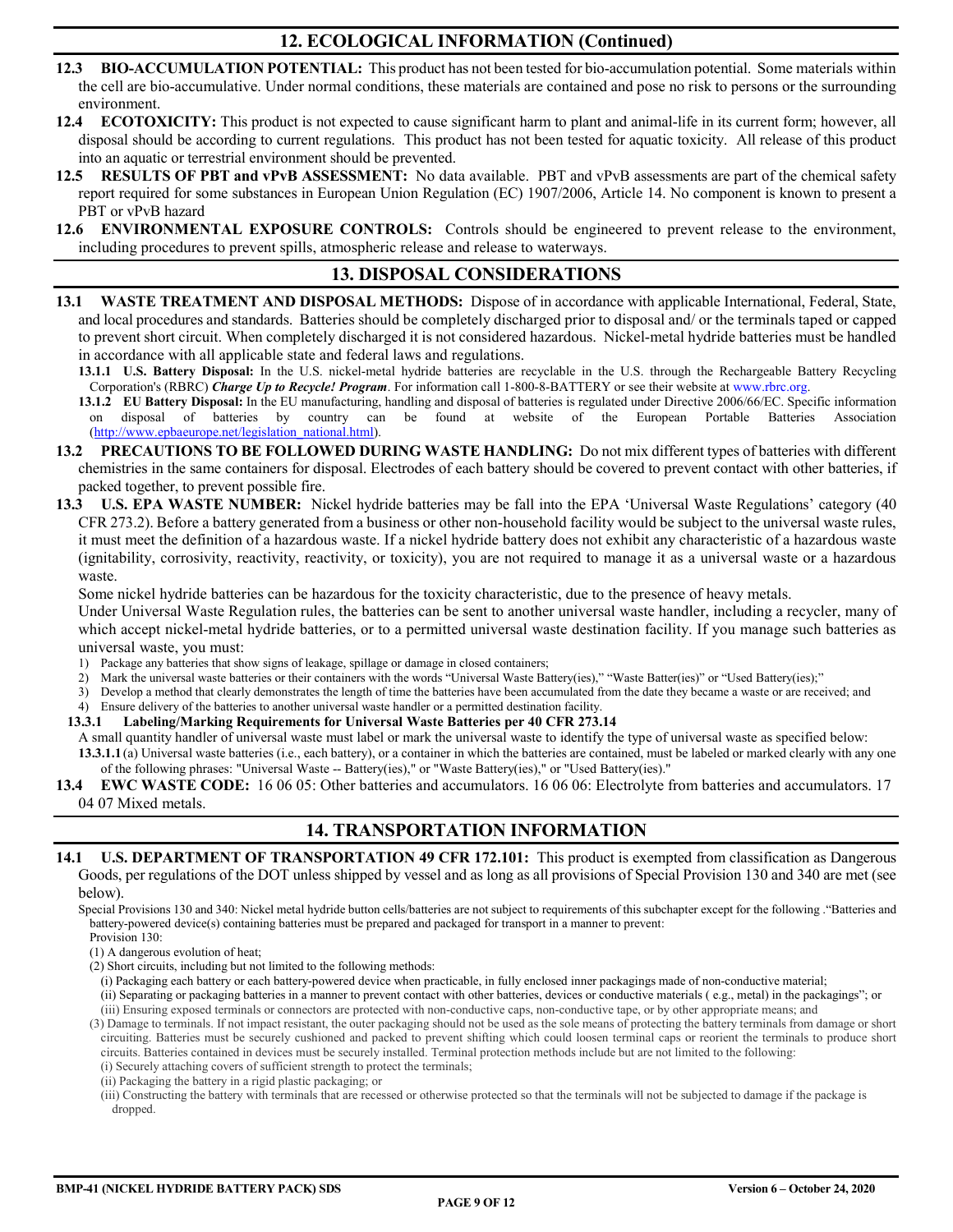## **14.1 U.S. DEPARTMENT OF TRANSPORTATION 49 CFR 172.101 (continued):**

#### Provision 340:

This entry applies only to the vessel transportation of nickel-metal hydride batteries as cargo. Nickel-metal hydride button cells or nickel-metal hydride cells or batteries packed with or contained in battery-powered devices transported by vessel are not subject to the requirements of this special provision. See "Batteries, dry sealed, n.o.s." in the § 172.101 Hazardous Materials Table (HMT) of this part for transportation requirements for nickel-metal hydride batteries transported by other modes and for nickel-metal hydride button cells or batteries packed with or contained in battery-powered devices transported by vessel. Nickel-metal hydride batteries subject to this special provision are subject only to the following requirements.

(1) The batteries must be prepared and packaged for transport in a manner to prevent a dangerous evolution of heat, short circuits, and damage to terminals, and are subject to the incident reporting in accordance with § 171.16 of this subchapter if a fire, violent rupture, explosion or dangerous evolution of heat (i.e. an amount of heat sufficient to be dangerous to packaging or personal safety to include charring of packaging, melting of packaging, scorching or packaging, or other evidence) occurs as a direct result of a nickel-metal hydride battery; and,

(2) When loaded in a cargo transport unit in a total quantity of 100 kg gross mass or more, the shipping paper requirements of Subpart C of this Part, the manifest requirements of § 176.30 of this Subchapter, and the vessel stowage requirements assigned to this entry in Column (10) of the § 172.101 Hazardous Materials Table.

**14.1.1** Refer to 14.4 for classifications by shipment for this product by vessel.

**14.2 TRANSPORT CANADA TRANSPORTATION OF DANGEROUS GOODS REGULATIONS:** This product is classified as Dangerous Goods, per regulations of Transport Canada. The use of the above U.S. DOT information from the U.S. 49 CFR regulations is allowed for shipments that originate in the U.S. For shipments via ground vehicle or rail that originate in Canada, the following information is applicable.

| 14.2.1 UN Identification Number:                                     | UN 3496                        |
|----------------------------------------------------------------------|--------------------------------|
| 14.2.2 Proper Shipping Name:                                         | Batteries Nickel-Metal Hydride |
| 14.2.3 Hazard Class Number and Description:                          | 9 (Miscellaneous)              |
| 14.2.4 Packing Group:                                                | None                           |
| 14.2.5 Excepted Quantities:                                          | E0                             |
| 14.2.6 Hazard Label(s) Required:                                     | Class 9 (Miscellaneous)        |
| 14.2.7 Special Provisions:                                           | 97                             |
| 14.2.8 Explosive Limit and Limited Quantity Index:                   | None                           |
| 14.2.9 ERAP Index:                                                   | None                           |
| 14.2.10 Passenger Carrying Ship Index:                               | None                           |
| $14.2.11$ December $C$ condition Dead an Dell Valdale Laden - C line |                                |

**14.2.11 Passenger Carrying Road or Rail Vehicle Index:** 5 kg

**14.2.12 Marine Pollutant:** The Nickel Dihydroxide component meets the criteria of Marine Pollutant under Transport Canada regulations, as per TDG 2.7.

## **14.3 INTERNATIONAL AIR TRANSPORT ASSOCIATION SHIPPING INFORMATION (IATA) per the 62nd Edition Valid**

**Jan1, 2021 to Dec. 31, 2021:** Under current IATA regulations, Nickel-metal hydride batteries are excepted from shipping as Dangerous Goods as long as all provisions under Special Provision A199 are met.

**14.3.1 Special Provision A199:** Under Special Provision A199 The UN number UN 3496 is only applicable in sea transport. Nickel-metal hydride batteries or nickel-metal hydride battery-powered devices, equipment or vehicles having the potential of a dangerous evolution of heat are not subject to these Regulations provided they are prepared for transport so as to prevent:

(a) a short circuit (e.g. in the case of batteries, by the effective insulation of exposed terminals; or, in the case of equipment, by disconnection of the battery and protection of exposed terminals); and

(b) unintentional activation.

The words "Not Restricted" and the Special Provision number must be included in the description of the substance on the Air Waybill as required by 8.2.6, when an Air Waybill is issued.

#### **14.4 INTERNATIONAL MARITIME ORGANIZATION SHIPPING INFORMATION (IMO) per Edition 39-DD (V14) 2018- 2020:** This product is classified as dangerous goods, per the International Maritime Organization.

| $\blacksquare$ and $\blacksquare$ and $\blacksquare$ and $\blacksquare$ and $\blacksquare$ and $\blacksquare$ and $\blacksquare$ and $\blacksquare$ and $\blacksquare$ and $\blacksquare$ and $\blacksquare$ |                                              |
|--------------------------------------------------------------------------------------------------------------------------------------------------------------------------------------------------------------|----------------------------------------------|
| 14.4.1 UN No.:                                                                                                                                                                                               | 3496                                         |
| 14.4.2 Proper Shipping Name:                                                                                                                                                                                 | Batteries, nickel-metal hydride              |
| 14.4.3 Hazard Class Number:                                                                                                                                                                                  | 9 (Miscellaneous)                            |
| 14.4.4 Hazard Label:                                                                                                                                                                                         | Class 9 (Miscellaneous)                      |
| 14.4.5 Packing Group:                                                                                                                                                                                        | None                                         |
| 14.4.6 Special Provisions:                                                                                                                                                                                   | 117, 963                                     |
| 14.4.7 Limited Ouantities:                                                                                                                                                                                   | $\mathbf{0}$                                 |
| 14.4.8 Excepted Quantities:                                                                                                                                                                                  | E0                                           |
| 14.4.9 Packing Instructions:                                                                                                                                                                                 | Instructions: See SP963; Provisions: None    |
| 14.4.10 IBC Information:                                                                                                                                                                                     | Instructions: IBC03; Provisions: None        |
| 14.4.11 Tanks:                                                                                                                                                                                               | Instructions: None; Provisions: None         |
| 14.4.12 EmS:                                                                                                                                                                                                 | $F-A, S-I$                                   |
| 14.4.13 Stowage Category:                                                                                                                                                                                    | Category A, SW                               |
| 14.4.14 Segregation:                                                                                                                                                                                         | None                                         |
|                                                                                                                                                                                                              | $\cdots$ $\alpha$ $\cdots$ $\cdots$ $\cdots$ |

**14.4.15 Marine Pollutant:** The Nickel Dihydroxide component meets the criteria of a Marine Pollutant under UN criteria or is specifically listed in the MARPOL 73/78 Annex III.

#### **14.5 EUROPEAN AGREEMENT CONCERNING THE INTERNATIONAL CARRIAGE OF DANGEROUS GOODS BY ROAD (ADR):** Nickel-metal hydride batteries are not classified by the Economic Commission for Europe to be dangerous goods.

**14.6 AUSTRALIAN FEDERAL OFFICE OF ROAD SAFETY CODE FOR THE TRANSPORTATION OF DANGEROUS GOODS BY ROAD OR RAIL, Edition 7.7, 2020:** Not subject to this Code. Nickel-metal hydride batteries are Dangerous Goods only when transported by sea. Refer to 14.5 for classification requirements when shipped by vessel.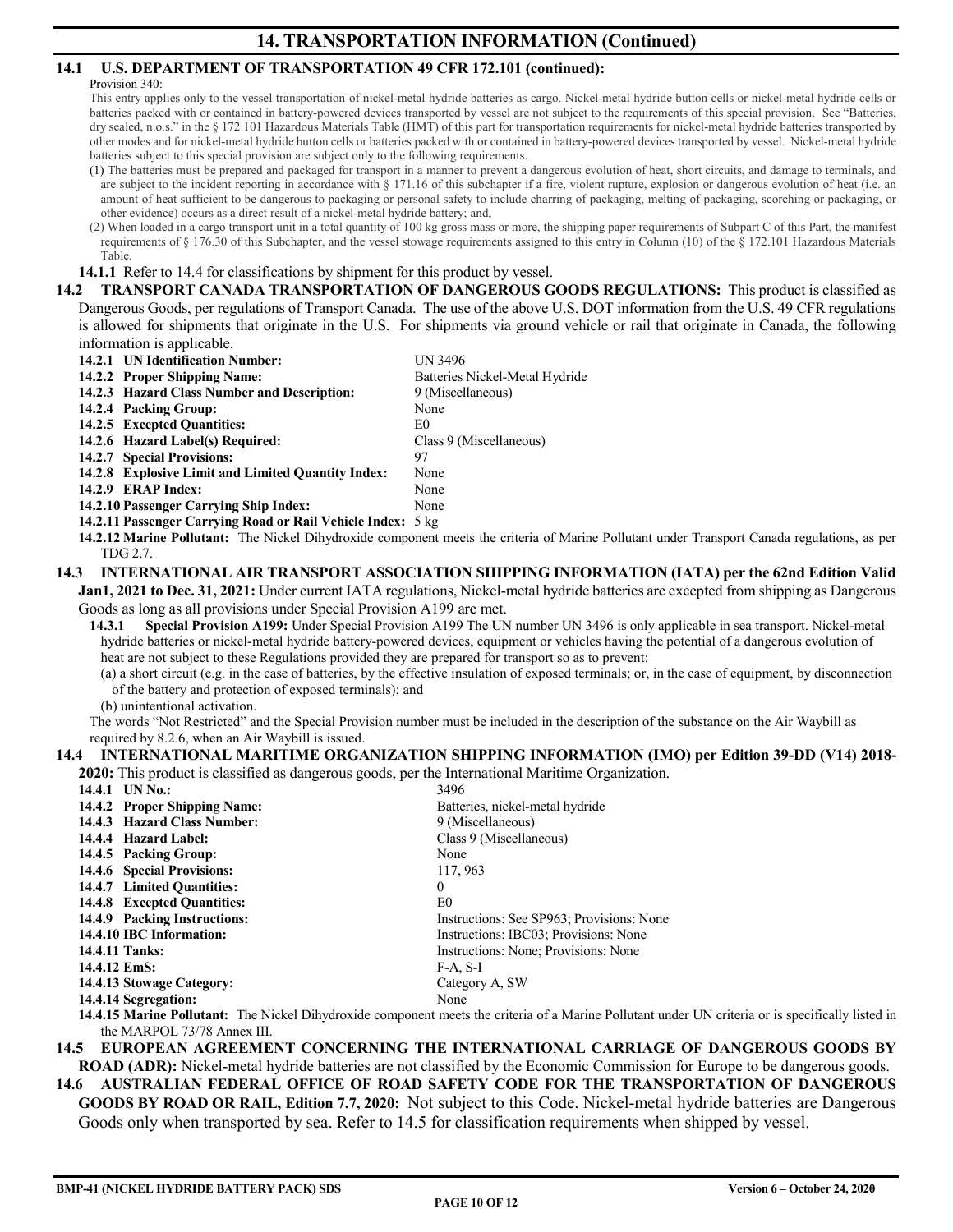## **14. TRANSPORTATION INFORMATION (Continued)**

## **14.7 IN BULK ACCORDING TO THE IBC CODE:** Nickel-metal hydride batteries are only subject to IBC under shipments via vessel. The Code for these shipments is IBC03.

## **14.8 ENVIRONMENTAL HAZARDS:** This product and its components do not meet the criteria of environmentally hazardous according to the criteria of the UN Model Regulations (as reflected in the IMDG Code, ADR, RID, and ADN);

**14.9** This nickel-metal hydride battery pack is shipped according to the applicable transportation regulations listed on this SDS:

- U.S. Department of Transportation (DOT) Subchapter C of the Hazardous Materials Regulations,
- UN Recommendations on the Transport of Dangerous Goods,
- International Civil Aviation Organization (ICAO) Technical Instruction for the Safe Transport of Dangerous Goods by Air,
- International Aviation Transportation Association (IATA) Dangerous Goods Regulations,
- International Maritime Organization (IMO),
- ❖ Transport Canada Transportation of Dangerous Goods Regulations (TDG),<br>❖ European Agreement concerning the International Carriage of Dangerous C
- European Agreement concerning the International Carriage of Dangerous Goods by Road (ADR),
- Singapore Standard 286: Part A, and
- Australian Federal Office of Road Safety Code for the Transportation of Dangerous Goods by Road or Rail.
- **14.10** This nickel-metal hydride battery pack may be shipped according to the special provisions, exceptions and exemptions specified in the regulations listed above. Always refer to the latest transportation regulations prior to shipping this product as regulations may have changed.

# **15. REGULATORY INFORMATION**

#### **15.1 INTERNATIONAL CHEMICAL INVENTORIES:** This product is considered an article under the chemical inventories listed below and consequently is exempt from listing on these inventories:

- − U.S. EPA Toxic Substance Control Act (TSCA)
- − Canadian DSL Inventory
- − Canadian Chemical Registration Regulations (NDSL/DSL)
- European Inventory of Existing Chemical Substances (EINECS/ELINCS)
- Singapore Code of Practice on Pollution Control Requirements
- − Australian Inventory of Chemical Substances (AICS)
- Japanese Existing and New Chemical Substance List (ENCS)
- − Korean Existing Chemicals List (ECL)
- − Chinese Inventory of Existing Chemicals List (IECSC)

However, based on the rules enforced with regards to the marketing and use of chemicals to manufacture this product, each chemical component of this finished product has been listed or exempt from the listed chemical inventories.

# **15.2 OTHER INTERNATIONAL REGULATIONS:** As an article this product has no requirements under the following U.S. and

## International regulations:

- U.S. SARA Reporting & Threshold Planning Quantity (TPQ) Requirements
- − U.S. CERCLA Reportable Quantity (RQ)
- − California Safe Drinking Water and Toxic Enforcement Act (Proposition 65)
- − Canadian WHMIS Regulations (Hazardous Products Act, 6&7, Part II (Sections 11 and 12)).
- − Canadian Environmental Protection Agency (CEPA) Priorities Substances Lists
- European Union CLP EC 1272/2008: Labeling and Classification
- European Union REACH
- − Australian Workplace Standard
- − Australian Standard for the Uniform Scheduling of Drugs and Poisons
- Japanese Minister of International Trade and Industry (MITI).
- Japanese Poisonous and Deleterious Substances Control Law
- Singapore Code of Practice on Pollution Control Requirements
- New Zealand HNSO Regulations

#### **15.3 EUROPEAN UNION REGULATIONS:**

- **15.3.1 Chemical Safety Assessment:** No Data Available. The chemical safety assessment is required for some substances according to European Union Regulation (EC) 1907/2006, Article 14.
- **15.3.2 Substances of Very High Concern (SVHC) Status:** Undetermined.
- **15.3.3 EU RoHS Directive 2011/65/EU:** Internal circuitry of Li-ion BP is RoHS compliant.